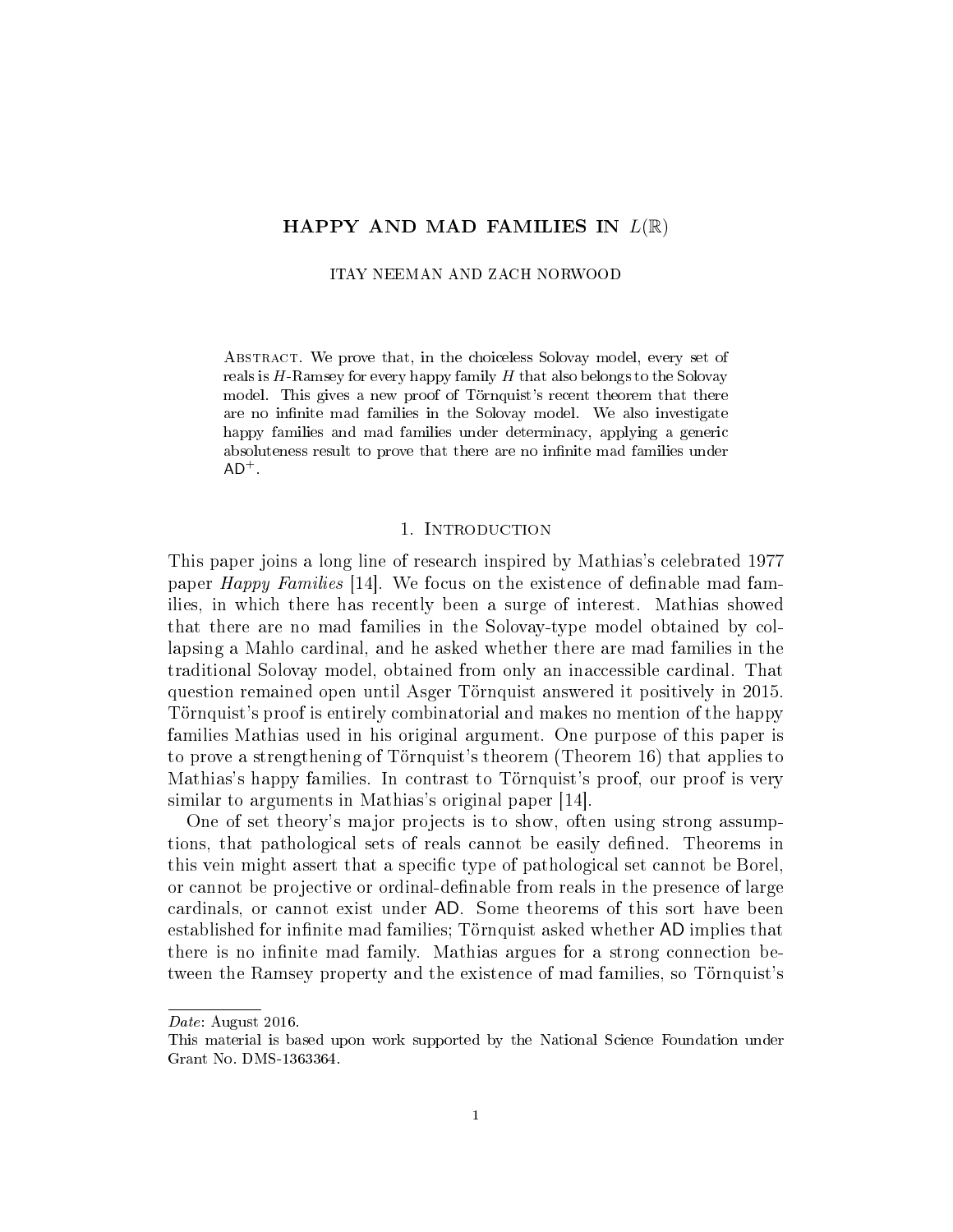question seems closely related to the longstanding open question whether every set of reals must have the Ramsey property under AD. In Section 6 we give a partial answer (Theorem 28), confirming that there are no mad families under AD<sup>+</sup>, a well-studied strengthening of AD. It is unknown whether AD and  $AD^+$  are equivalent. In  $L(\mathbb{R})$ , AD implies  $AD^+$ .

# 2. Preliminaries

**Definition 1.** Two sets are **almost disjoint** if their intersection is finite. An almost-disjoint family is a family  $A \subseteq [\omega]^\omega$  such that any two different members of  $A$  are almost disjoint. A **mad family** is an almost disjoint family that is maximal under inclusion. Equivalently, an almost-disjoint family  $A$  is maximal if and only if every  $x \in [\omega]^\omega$  has infinite intersection with at least one member of A.

#### Remarks.

- According to our definition, any partition of  $\omega$  into finitely many pieces is a mad family, but we will be interested in infinite mad families.
- Zorn's lemma implies that every almost-disjoint family extends to a mad family. By applying this fact to an infinite partition of  $\omega$ , one obtains an infinite mad family. The use of AC in this argument is unavoidable, by Theorem 7 (Mathias).
- A straightforward diagonalization argument shows that no infinite mad family can be countable.

Crucial to the study of mad families has been Mathias's connection between mad families and the Ramsey property. In its classical form, Ramsey's theorem states that every coloring  $\chi: [\omega]^2 \to 2$  has an infinite monochromatic set, a set  $z \in [\omega]^\omega$  such that  $\chi$  is constant on  $[z]^2$ . It's natural to seek mild conditions on a family  $H \subseteq [\omega]^\omega$  sufficient to guarantee that the monochromatic set z could always be chosen to belong to  $H$ . The problem certainly isn't made easier by requiring H to be upward-closed under  $\subseteq$ , and a short exercise shows that the complement of  $H$  must be closed under finite unions. Reflecting on the proof of Ramsey's theorem reveals that one more condition on  $H$  would be enough for  $H$  to have at least one monochromatic set for every 2-dimensional coloring.

**Definition 2.** If  $y_0 \supseteq y_1 \supseteq y_2 \supseteq \cdots$  is a decreasing sequence of subsets of  $\omega$ , then we call a set  $y_\infty \in [\omega]^\omega$  a **diagonalization** of the sequence  $\langle y_n : n < \omega \rangle$  iff  $f(n+1) \in y_{f(n)}$  for every  $n < \omega$ , where  $f: \omega \to \omega$  is the increasing enumeration of  $y_{\infty}$ .

A set  $H \subseteq [\omega]^\omega$  is called a **happy family** if it contains every cofinite set and satisfies the following three conditions:

(i) (upward-closure) If  $x \in H$  and  $y \supseteq x$ , then  $y \in H$  too.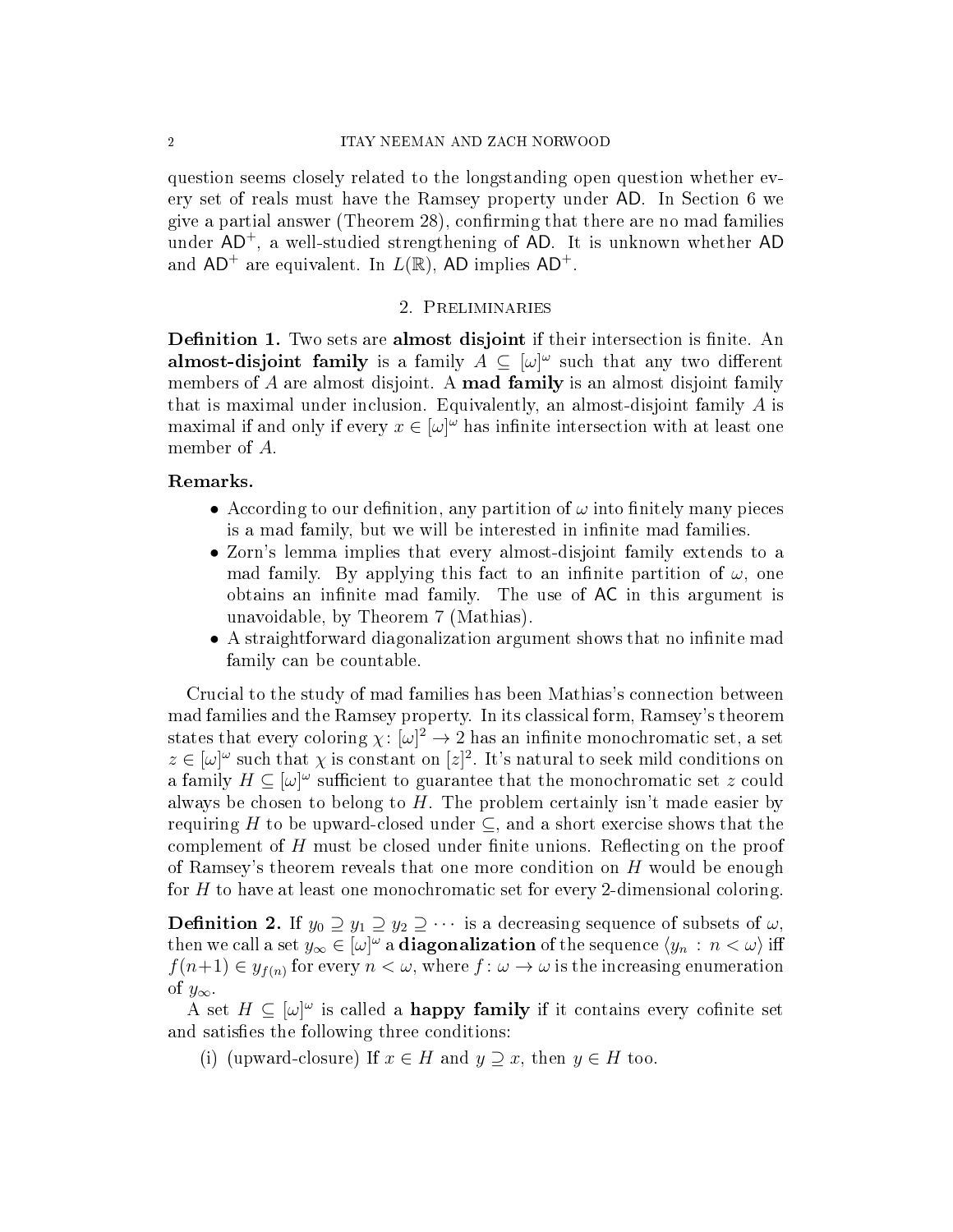- (ii) (pigeonhole) If  $x_0 \cup x_1 \cup \cdots \cup x_n \in H$ , then  $x_k \in H$  for some k.
- (iii) (selectivity) Every decreasing sequence  $y_0 \supseteq y_1 \supseteq \cdots$  of members of H has a diagonalization  $y_{\infty}$  in H.

# Remarks.

- A brief meditation on this definition reveals that if  $y_{\infty}$  diagonalizes  $\vec{y}$ , then so does every infinite subset of  $y_{\infty}$ .
- Clauses (i) & (ii) simply assert that the complement of  $H$ , together with all finite subsets of  $\omega$ , forms an ideal on  $\omega$ , so a family satisfying (i)  $\&$  (ii) is called a **coideal**. Accordingly, happy families are often called selective coideals.

Noting that happy families have monochromatic sets for all two-dimensional colorings, Mathias began to investigate when they have monochromatic sets for infinite-dimensional colorings.

**Definition 3.** If H is a coideal (typically a happy family) and  $X \subseteq [\omega]^{\omega}$  is a set of reals, then we say X is  $H$ -Ramsey if there is in H a monochromatic set for the coloring associated to X, that is, if there is  $M \in H$  such that  $[M]^{\omega} \subseteq X$ or  $[M]^{\omega} \subseteq X^c$ .

The following fact explains the connection and the terminology.

**Proposition 4** (Mathias [14]). If  $A \subseteq [\omega]^\omega$  is an infinite almost-disjoint family and  $I(A)$  is the ideal generated by A, then  $[\omega]^\omega \setminus I(A)$  is a happy family.

If A is an infinite mad family, then a set belongs to  $[\omega]^\omega \setminus I(A)$  if and only if it has infinite intersection with infinitely many members of  $A$ .

Mathias provides two other prototypes of happy families.

- $[\omega]^\omega$  is a happy family.
- Every Ramsey ultrafilter is a happy family.

Notice that a set  $X \subseteq [\omega]^\omega$  has the classical Ramsey property if and only if X is  $[\omega]^\omega$ -Ramsey, in our terminology.

This observation follows immediately from the definitions, but it deserves special emphasis.

**Lemma 5.** An infinite almost-disjoint family  $A$  is a mad family if and only if  $I(A)^c$  is not  $I(A)^c$ -Ramsey.

Mathias used this observation to prove several results about the non-existence of definable mad families. His strategy, which we will emulate, is first to prove that definable (suitably understood) sets are  $H$ -Ramsey for every happy family  $H$ . Then, if a mad family  $A$  were definable, its corresponding happy family  $I(A)$  would be too. These two facts are incompatible, by Lemma 5.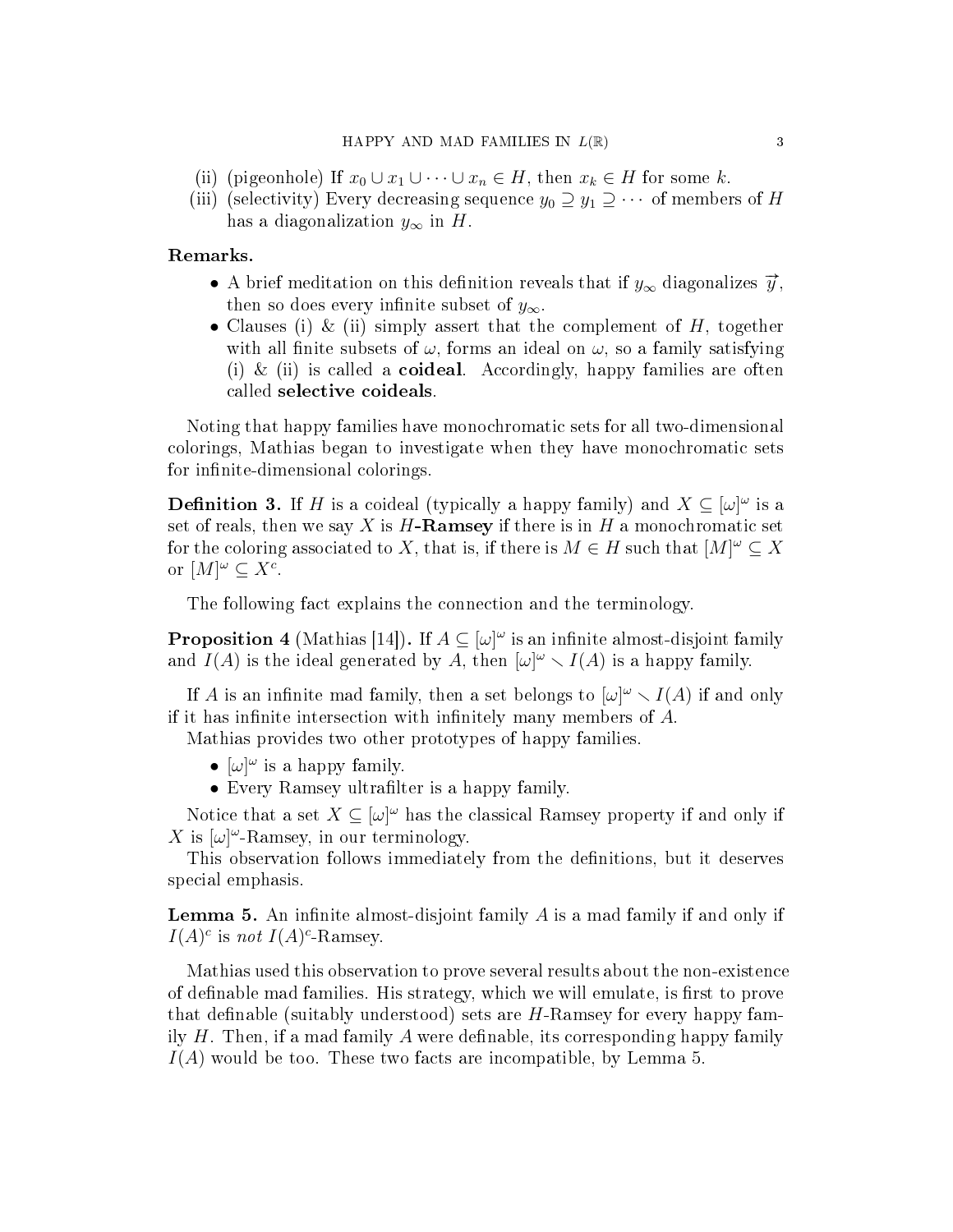In his study of happy families in the Solovay model, Mathias established two theorems to support his conjecture that the Solovay model has no infinite mad families.

**Theorem 6** (Mathias [14]). In the Solovay model, every set  $x \in [\omega]^\omega$  has the Ramsey property, i.e., is  $[\omega]^\omega$ -Ramsey.

**Theorem 7** (Mathias [14]). Suppose that G is generic over V for the Levy collapse of a Mahlo cardinal. In  $V[G]$ , every set  $x \subseteq [\omega]^\omega$  that belongs to  $L(\mathbb{R})$ is H-Ramsey for every happy family  $H \in V[G]$ . Consequently, there are no infinite mad families in  $L(\mathbb{R})^{V[G]}$ .

To prove that there are no infinite mad families in the Solovay model (obtained by collapsing an inaccessible cardinal), one might hope to imitate Mathias's proof of Theorem 7, but Eisworth showed that the conclusion of Theorem 7 is too strong for only an inaccessible.

**Theorem 8** (Eisworth [6]). Suppose that CH holds and that every set  $x \in [\omega]^\omega$ that belongs to  $L(\mathbb{R})$  is H-Ramsey for every happy family H. Then  $\aleph_1$  is Mahlo in L.

Eisworth's theorem doesn't seem to leave any room for proving a version of Theorem 7 that uses only an inaccessible, and Törnquist's purely combinatorial proof seems to confirm this suspicion. But a closer examination of Eisworth's proof suggests an alternative approach. Assuming that  $\aleph_1$  is not Mahlo in L, Eisworth builds Ramsey ultrafilters U such that not every set in  $L(\mathbb{R})$  can be U-Ramsey. These ultrafilters certainly aren't definable, in the sense that they won't belong to  $L(\mathbb{R})$ . Our chief innovation on this question is to consider only definable happy families.

In Section 4 we will prove:

**Theorem.** If G is generic over V for the Levy collapse of an inaccessible cardinal, then in  $V[G]$  every set  $X \subseteq [\omega]^\omega$  that belongs to  $L(\mathbb{R})$  is H-Ramsey for every happy family  $H \in L(\mathbb{R})$ .

Using Lemma 5, we obtain as a corollary Törnquist's theorem [25] that there are no infinite mad families in  $L(\mathbb{R})^{V[G]}$ , the Solovay model. Törnquist was the first to show that the nonexistence of infinite mad families is consistent relative to an inaccessible cardinal. Recently, Horowitz and Shelah [10] have shown that the theory  $ZF + "there$  is no infinite mad family" is in fact equiconsistent with ZFC.

The main difficulty in adapting Mathias's arguments to our needs is that, while a coideal H may be a happy family in  $V[G]$ , its intersection with an intermediate extension  $V[G \restriction \alpha] \subseteq V[G]$  is unlikely to be closed under diagonalizations. For this reason, there may not be (in  $V[G \restriction \alpha]$ ) any Ramsey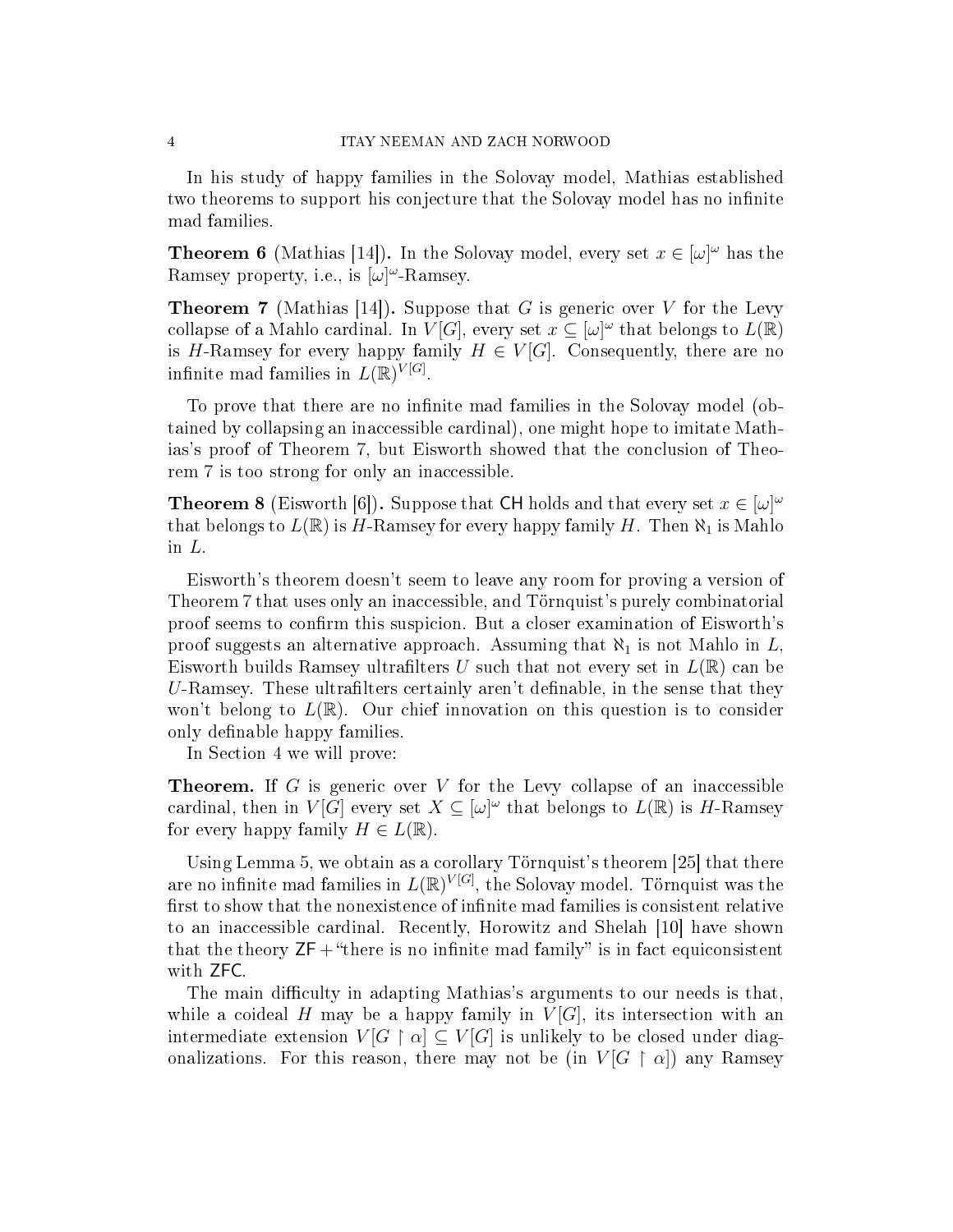ultrafilters  $U \subseteq H$  to guide Mathias forcing over M. Mathias forcing guided by an ultrafilter  $U \subseteq H$  is the primary tool Mathias uses to prove that a set is H-Ramsey, but it has the Mathias and Prikry properties if and only if U is Ramsey.<sup>1</sup> Consequently, we will need a different poset to serve the same purpose in the absence of Ramsey ultrafilters.

#### 3. Diagonalization forcing

We use standard notation for sequences, so, for instance,  $\ln(s)$  denotes the length of s (which, for us, will always be the same as its domain). It will be convenient to refer to the last term of s by last(s), i.e., last(s) = s(lh(s) – 1).

A set  $y_{\infty}$  almost diagonalizes a ⊆-decreasing sequence  $\vec{y} = \langle y_0, y_1, \dots \rangle$ if there is some  $n < \omega$  such that  $y_{\infty} \setminus n$  diagonalizes  $\vec{y}$ . Just as Mathias forcing guided by an ultrafilter generically adds a set almost-included in every measure-one set, we need a poset that generically adds a set almostdiagonalizing every decreasing sequence of measure-one sets.

Fix a nonprincipal ultrafilter U on  $\omega$ . (Crucially, we do not assume that U is a Ramsey ultrafilter.)

**Definition 9.** Conditions in  $\mathbb{P}_U$  are pairs  $\langle s, \vec{y} \rangle$  such that

(i)  $s \in \omega^{\leq \omega}$  is a finite, strictly increasing sequence,

(ii)  $\vec{y} = (y_0, y_1, \dots)$  is an  $\subseteq$ -decreasing sequence of sets, each in U.

Say  $\langle t, \vec{z} \rangle < \langle s, \vec{y} \rangle$  iff

- (iii) s is an initial segment of  $t$ ,
- (iv)  $z_n \subseteq y_n$  for every  $n \geq \text{last}(t)$ , and
- (v)  $t(n + 1) \in y_{t(n)}$  for every  $n \in [\text{lh}(s), \text{lh}(t) 1)$ .

If  $p = \langle s, \overrightarrow{y} \rangle$ , then we will often write stem $(p) = s$ . Following convention, we write  $q \leq_0 p$  to mean that  $q \leq p$  and stem $(q) = \operatorname{stem}(p)$ . It will also be we write  $q \leq 0$  *P* to mean that  $q \leq p$  and stem $(q)$  = stem $(p)$ . It convenient to write  $\vec{z} \leq \vec{y}$  to mean that  $z_n \subseteq y_n$  for every  $n < \omega$ .

A generic filter  $G \subseteq \mathbb{P}_U$  gives rise in a natural way to a generic real g, the range of the union of all the stems of conditions in  $G$ . Clause  $(v)$  of the definition ensures that a condition  $\langle s, \overrightarrow{y} \rangle$  forces the generic real to almostdiagonalize  $\vec{y}$ .

There is a natural Ellentuck-type neighborhood associated to a condition  $\langle s, \overrightarrow{y} \rangle$ . Let's first define a version for finite sequences:

$$
\llbracket s, \overrightarrow{y} \rrbracket := \{ t \in \omega^{< \omega} : t \subseteq s, \text{ or } s \subseteq t \text{ and}
$$
  

$$
t(n+1) \in y_{t(n)} \text{ for every } n \ge \text{lh}(s) \}.
$$

<sup>&</sup>lt;sup>1</sup>This follows from [7, Theorems 2.4, 4.1]. See [14, Theorem 2.10] for the Mathias property, and for a related result see [11, Theorem 1.20].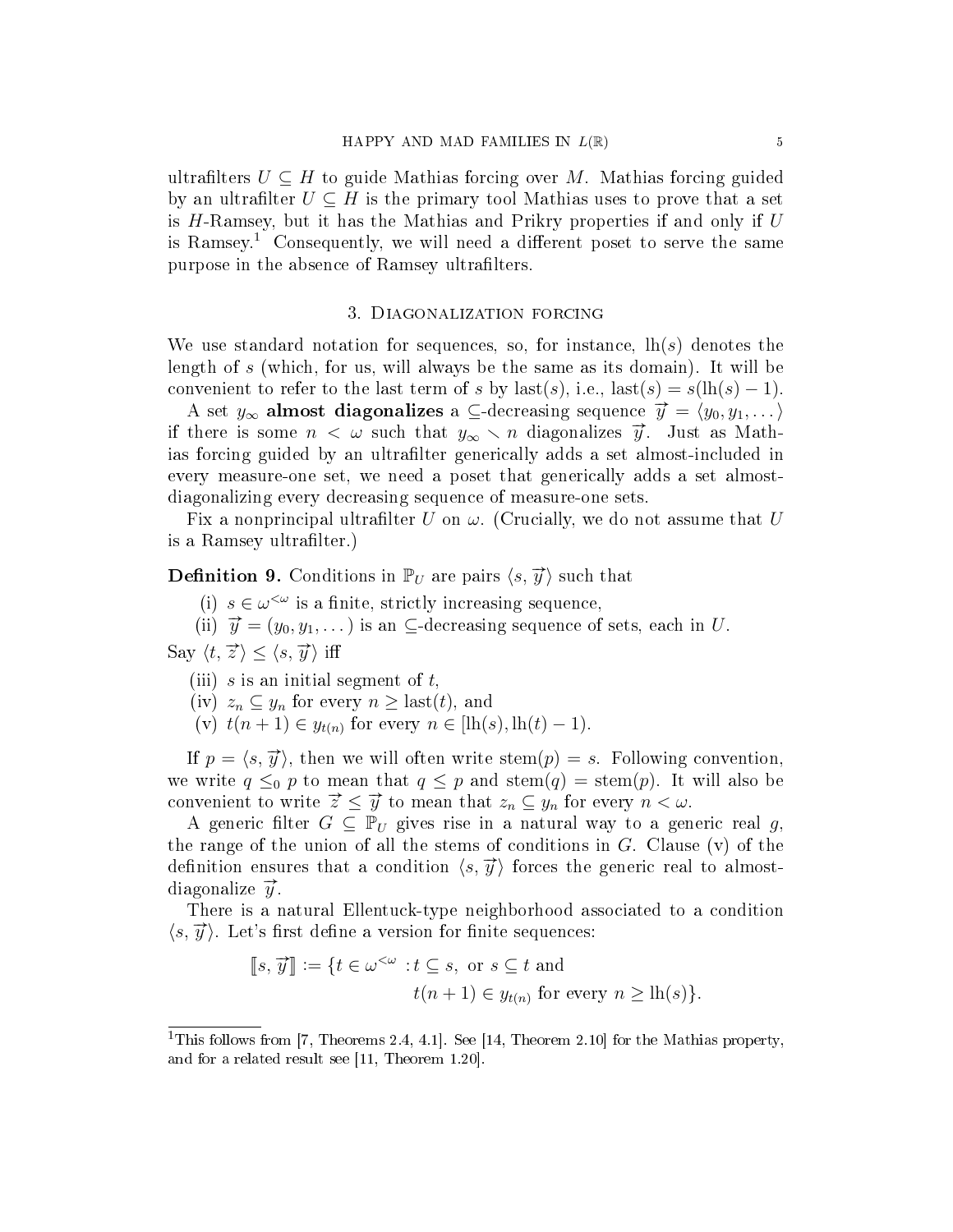Informally,  $[s, \overrightarrow{y}]$  comprises all end-extensions of s that diagonalize  $\overrightarrow{y}$  beyond s. Now define  $[s, \overrightarrow{y}]$  to be the set of  $x \in [\omega]^\omega$  such that s enumerates an initial segment of x and every initial segment of x belongs to  $[s, \vec{y}]$ 

# Remarks.

- $[s, \overrightarrow{y}]$  is a subtree of  $\omega^{<\omega}$ , and  $[s, \overrightarrow{y}]$  is the set of its branches.
- $\begin{bmatrix} 5, y \end{bmatrix}$  is a subtree of  $\omega$ , and  $\begin{bmatrix} 5, y \end{bmatrix}$  is the set of  $\begin{bmatrix} \emptyset, \overrightarrow{y} \end{bmatrix}$  is exactly the set of diagonalizations of  $\overrightarrow{y}$ .
- If  $p = \langle s, \overrightarrow{y} \rangle$  is a condition and  $t \in \llbracket s, \overrightarrow{y} \rrbracket$ , then  $\llbracket t, \overrightarrow{y} \rrbracket$  is a condition that extends p.

We have described a natural identification of conditions  $\langle s, \overrightarrow{y} \rangle$  with subtrees We have described a hattial dentification of conditions  $\langle s, y \rangle$  with subtrees  $[s, \overline{y}]$  of  $\omega^{\langle \omega \rangle}$ . A fusion argument (see the proof of Lemma 10) shows that these trees form a dense subposet of Laver forcing guided by  $U$ , for which many of the results in this section were proved by Judah and Shelah [11]. Nonetheless, our presentation of the poset allows us to characterize  $\mathbb{P}_U$ -genericity by a proof very similar to Mathias's original characterization of genericity for Mathias forcing. We will therefore reprove some of the results of [11] and translate them into our language.

**Lemma 10.** Let  $O \subseteq [\omega]^\omega$  be an open set. There is a condition  $\langle \emptyset, \overrightarrow{y} \rangle \in \mathbb{P}_U$ **Definition 10:** Let  $\mathcal{O} \subseteq [\omega]$  be an open set<br>such that either  $[\emptyset, \vec{y}] \subseteq O$  or  $[\emptyset, \vec{y}] \subseteq O^c$ .

*Proof.* Consider the following game. Players I & II play to create a sequence  $\langle y_0, k_0, y_1, k_1, \dots \rangle$ 

$$
\begin{array}{c|cccc}\nI & y_0 & \supseteq & y_1 & \supseteq & y_2 & \supseteq & \cdots \\
\hline\nII & k_0 \in y_0 & k_1 \in y_1 & k_2 \in y_2 & \cdots\n\end{array}
$$

such that, for every  $n < \omega$ ,

- $y_n \in U$ ,
- $y_{n+1} \subseteq y_n$
- $k_n \in y_n$ , and
- $k_n < k_{n+1}$ .

At the end of the game, Player I wins iff  $\{k_0, k_1, \dots\} \in O$ . By the determinacy of open games, one of the two players has a winning strategy  $\sigma$ .

Suppose first that  $\sigma$  is a winning strategy for Player I. Define

 $y_n = \bigcap \{\sigma(t) : t \text{ a sequence of II's moves consistent with } \sigma, \text{ last}(t) \leq n\}.$ 

Any diagonalization x of the sequence  $\vec{y}$  is a sequence of II's moves in a complete run of the game consistent with  $\sigma$ , and thus  $x \in O$ . That is,  $[\emptyset, \overrightarrow{y}] \subseteq$ O.

Suppose that, on the other hand,  $\sigma$  is a winning strategy for Player II.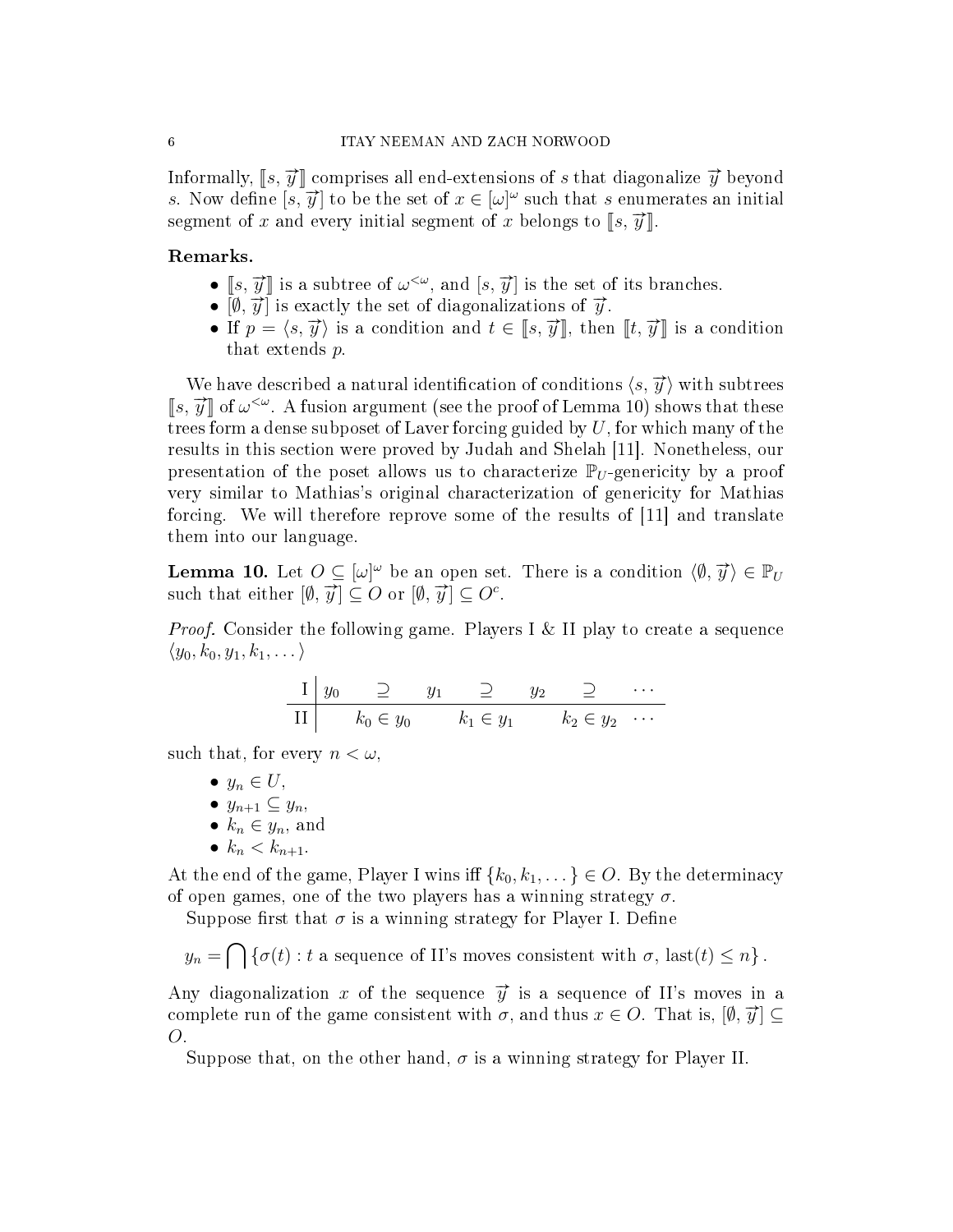**Claim.** The set  $z_{\emptyset}$  of  $k < \omega$  for which there is  $w_k \in U$  satisfying  $k = \sigma(\langle w_k \rangle)$ belongs to U.

Proof of Claim. Suppose not, so that  $v := \{k : (\forall w \in U) \, k \neq \sigma(\langle w \rangle) \} \in U$ . But this means that v is a valid first move for Player I, and then  $\sigma(v) \in v$ . This is impossible.

We can repeat the argument of the Claim to obtain a tree  $T \subseteq \omega^{\leq \omega}$  and, for each  $t \in T$ , sets  $w_t, z_t \in U$  satisfying

- (i) every  $t \in T$  has  $succ_T(t) \in U$ ;
- (ii)  $w_t \subseteq w_s$  whenever  $s \subseteq t$ ;
- (iii)  $z_t = \{k < \omega : k = \sigma(\langle w_\emptyset, \ldots, w_t, w_{t\hat{\zeta}} \rangle)\}.$

Put  $y_0 = z_0$  and inductively define  $y_n = y_{n-1} \cap \bigcap \{z_t : \text{last}(t) = n, t \in T\}$ Clause (iii) and the choice of  $y_n$  imply that every  $x \in [\emptyset, \overrightarrow{y}]$  is a sequence of II's plays consistent with the strategy  $\sigma$ . We conclude that  $[\emptyset, \vec{y}] \subseteq O^c$ , as desired.

**Definition 11.** Say that a condition  $\langle s, \overrightarrow{y} \rangle$  captures a dense set  $D \subseteq \mathbb{P}_U$  if every  $x \in [s, \overrightarrow{y}]$  has an initial segment whose enumeration  $t \in [s, \overrightarrow{y}]$  satisfies  $\langle t, \overrightarrow{y} \rangle \in D.$ 

Compare with  $[14,$  Definition 2.2. Informally, a condition captures D if to get into D one need only extend the stem of the condition, and the set of extensions that work is very rich, containing an initial segment of every diagonalization of  $\vec{y}$ .

If  $\langle s, \overrightarrow{y} \rangle$  captures D, then  $\langle s, \overrightarrow{y} \rangle$  still captures D in any outer model. To see this, observe that

 ${x \in [\omega]^\omega : \exists t, \text{ an initial segment of } x \rangle \langle t, \overrightarrow{y} \rangle \in D}$ 

is open in the product topology (since  $D$  is open in the forcing topology) and apply  $\mathbf{\Pi}^1_1$ -absoluteness. We will use this fact in the proof of Lemma 14.

**Lemma 12.** Let  $p \in \mathbb{P}_U$  be a condition.

- (a) For every dense open set  $D \subseteq \mathbb{P}_U$ , there is a condition  $q \leq_0 p$  that captures D.
- (b) For every countable family  $\{D_n : n < \omega\}$  of dense open subsets of  $\mathbb{P}_U$ , there is a condition  $q \leq_0 p$  that captures all of the  $D_n$ .

*Proof.* (a) Assume for convenience that  $p$  is the empty condition; the proof of the more general result is similar. For every increasing sequence  $t \in \omega^{\lt \omega}$  choose (if possible) a sequence  $\vec{y}^t \in U^\omega$  such that  $\langle t, \vec{y}^t \rangle \in D$ . (If no such sequence exists, just put  $\vec{y}^t = \langle \omega, \omega, \ldots \rangle$ .) Construct a sequence  $\vec{y}^{\infty}$  by defining

$$
y_n^{\infty} = \bigcap_{\text{last}(t) \le n} y_n^t.
$$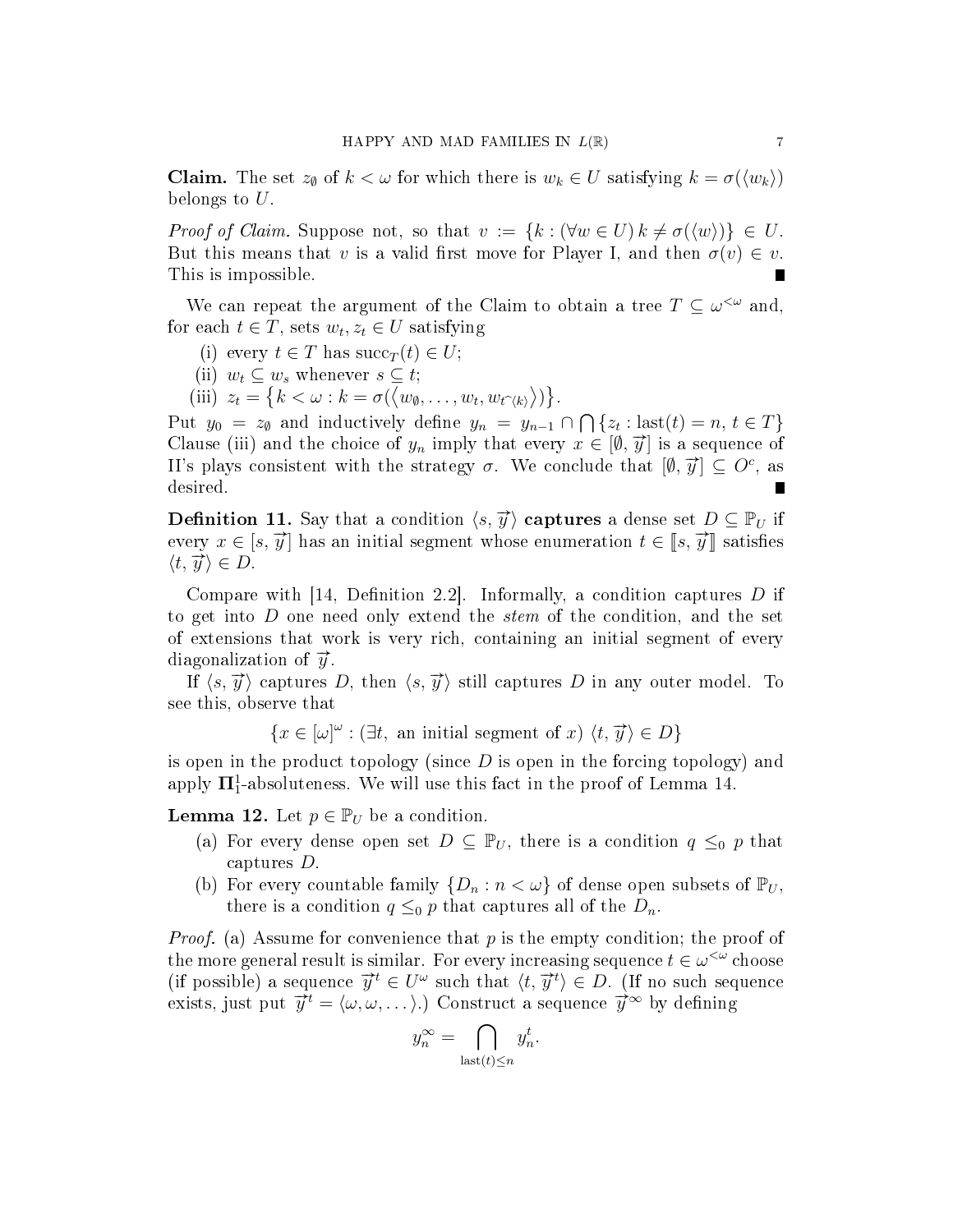By the choice of  $\vec{y}^t$ , if there is any  $\vec{z} \in U^\omega$  such that  $\langle t, \vec{z} \rangle \in D$ , then  $\langle t, \overrightarrow{y}^{\infty} \rangle \in D$ . (This uses that D is open.) Consider

 $O = \{x \in [\omega]^\omega : (\exists t, \text{ an initial segment of } x) \langle t, \overrightarrow{y}^\infty \rangle \in D\},\$ 

an open subset of  $[\omega]^\omega$ . By Lemma 10, there is a  $\vec{y}^*$  (which can be taken to satisfy  $\vec{y}^* \leq \vec{y}^{\infty}$  in  $U^{\omega}$  such that either  $[\emptyset, \vec{y}^*] \subseteq O$  or  $[\emptyset, \vec{y}^*] \subseteq O^c$ .

If  $[\emptyset, \overline{y}] \leq y$  fin c such that either  $[\emptyset, y] \leq C$  or  $[\emptyset, \overline{y}] \leq C$ , then  $\langle \emptyset, \overline{y^*} \rangle$  captures D, and we're done.

 $\sup_{\mathcal{S}} [w, y] \subseteq \mathcal{S}$ , then  $\setminus \emptyset$ ,  $y'$  applies  $D$ , and we reduce.<br>Suppose that  $[\emptyset, \overrightarrow{y}] \subseteq O^c$ . Since D is dense, there is a condition  $\langle s, \overrightarrow{z} \rangle \in D$ satisfying  $\langle s, \overline{z} \rangle \leq \langle \emptyset, \overline{y}^* \rangle$ . By choice of  $\overline{y}^{\infty}$ ,  $\langle s, \overline{y}^{\infty} \rangle \in D$ , so  $\langle s, \overline{y}^* \rangle \in D$ satisfying  $\{s, z \in \mathbb{N}, y \in B\}$  choice of  $y \in \mathbb{N}, \{s, y \in B\}$ , so  $\{s, y \in B\}$ <br>since D is open. But now  $[s, \overrightarrow{y}^*] \subseteq O$ , and  $[s, \overrightarrow{y}^*]$  is nonempty, a contradiction.

Part (b) can be proved similarly to part (a), with an added fusion argument. Fart (b) can be proved similarly to part (a), with an added rusion argument.<br>Again assume for convenience that p is the empty condition. Define  $\vec{y}^t$  so that for any  $i \leq$  last(*t*), if there is  $\overrightarrow{z}$  with  $\langle t, \overrightarrow{z} \rangle \in D_i$ , then  $\langle t, \overrightarrow{y}^t \rangle \in D_i$ . Set  $y_n^{\infty} = \bigcap_{\text{last}(t) \leq n} y_n^t.$ 

Part (a) shows that there exists  $\langle \emptyset, \overrightarrow{y}^{*n} \rangle \le \langle \emptyset, \overrightarrow{y}^{\infty} \rangle$  that captures  $D_n$ . Indeed for any fixed  $z_0, \ldots, z_{n-1} \in U$  one can find such  $\overrightarrow{y}^{n}$  with  $y_i^{n} = z_i$  for  $i < n$ . To see this, for any r of length  $\leq n$  with  $r(i + 1) \in z_{r(i)}$  run the  $i \leq n$ . To see this, for any  $i$  or length  $\leq n$  with  $r(i+1) \leq z_{r(i)}$  run the construction of  $\vec{y}^*$  in part (a) below  $\langle r, \vec{y}^* \rangle$ . The option  $[r, \vec{y}^*] \subseteq O^c$  is still impossible, because of the current definition of  $\vec{y}^{\infty}$ . So the construction produces  $\vec{y}^{*r}$  with  $[r, \vec{y}^{*r}] \subseteq O$ . Set  $y_i^{*n}$  for  $i \geq n$  to be  $\bigcap_{\text{last}(r) \leq i} y_i^{*r}$ , and  $y_i^{*n} = z_i$ for  $i < n$ . Then for any  $x \in [\emptyset, \overrightarrow{y}^{*n}]$ , setting r to be the first initial segment of x with  $\text{last}(r) \geq n$  we have  $x \in [r, \vec{y}^{*r}] \subseteq O$ .

In particular we can obtain  $\vec{y}^{*n}$  so that for all  $i < n$ ,  $y_i^{*n} = y_i^{*(n-1)}$  $i^{*(n-1)}$ . Set in particular we can obtain y so that i.e.<br>  $y_n^* = \bigcap_{m \leq n} y_n^{*m}$ . Then  $\langle \emptyset, \overrightarrow{y}^* \rangle$  captures all  $D_n$ .

**Lemma 13** (Prikry property). If  $p = \langle s, \vec{y} \rangle \in \mathbb{P}_U$  is a condition and  $\sigma$  is a sentence in the forcing language, then there is a condition  $p^* \leq_0 p$  that either forces  $\sigma$  or forces  $\neg \sigma$ .

*Proof.* Assume for convenience that  $s = \emptyset$ ; the proof of the general case is similar. We can again assume, by shrinking the  $y_n$ s if necessary, that every similar. We can again assume, by similaring the  $y_n$ s in hecessary, that every<br>sequence in  $[\![\emptyset, \vec{y}]\!]$  is strictly increasing. Let D be the (dense, open) set of conditions that decide  $\sigma$ :

$$
D = \{ q \in \mathbb{P}_U : q \Vdash \sigma \text{ or } q \Vdash \neg \sigma \}.
$$

By Lemma 12 there is a condition  $\langle \emptyset, \overrightarrow{y}^* \rangle \le \langle \emptyset, \overrightarrow{y} \rangle$  that captures D. Now define

$$
B = \{x \in [\omega]^\omega : \langle t, \overrightarrow{y}^* \rangle \Vdash \sigma \text{ for some initial segment } t \text{ of } x\}
$$

and

$$
C = \{ x \in [\omega]^\omega : \langle t, \overrightarrow{y}^* \rangle \Vdash \neg \sigma \text{ for some initial segment } t \text{ of } x \}.
$$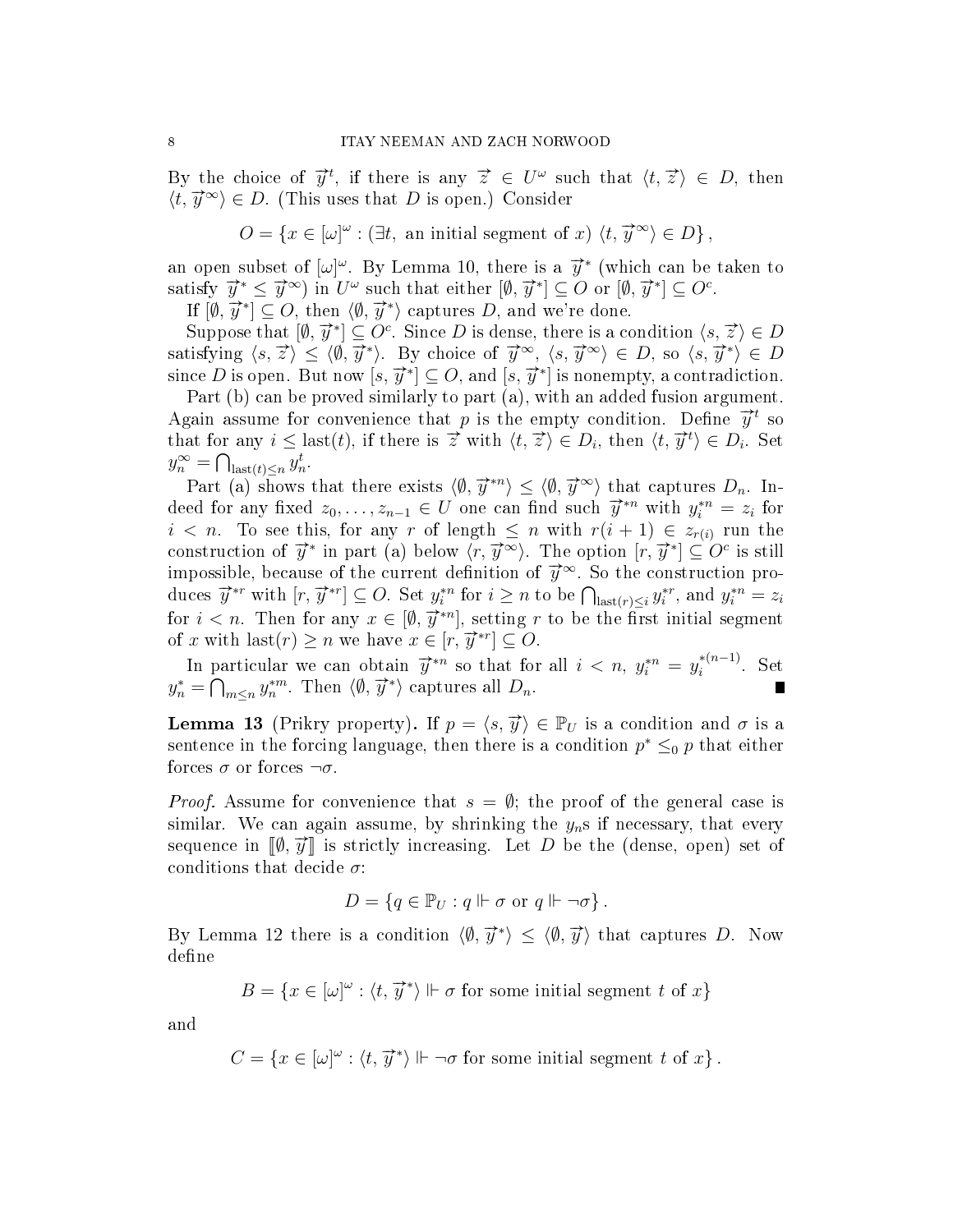Notice that both  $B$  and  $C$  are open subsets of  $[\omega]^\omega$  and that  $[\emptyset, \overrightarrow{y}^*] \subseteq B \cup C$ . Apply Lemma 10 to get a condition  $\langle \emptyset, \overline{y}^{**} \rangle \le \langle \emptyset, \overline{y}^{**} \rangle$  such that  $[\emptyset, \overline{y}^{**}] \subseteq B$  $\alpha$  ( $\emptyset$ ,  $\overrightarrow{y}^{**}$ )  $\subseteq$  C.

<sup>[*v*</sup>, *y* ]  $\subseteq$  ○.<br>We will show that  $\langle \emptyset, \overrightarrow{y}^{**} \rangle \Vdash \sigma$  in the case when  $[\emptyset, \overrightarrow{y}^{**}] \subseteq B$ . (The other case is similar.) Suppose for a contradiction that we can find a condition  $\langle s, \vec{z} \rangle \le \langle \emptyset, \vec{y}^{**} \rangle$  that forces  $\neg \sigma$ . Choose any  $x \in [s, \vec{z}] \subseteq [\emptyset, \vec{y}^{**}] \subseteq B$  and let t be an initial segment of x such that  $\langle t, \vec{y} \rangle \Vdash \sigma$ . This fact contradicts our assumption that  $\langle s, \overrightarrow{z} \rangle \Vdash \neg \sigma$ ; indeed,  $\langle t, \overrightarrow{y} \rangle$  and  $\langle s, \overrightarrow{z} \rangle$  are compatible conditions, since one of  $s$  and  $t$  is an initial segment of the other.

**Lemma 14** (Characterization of  $\mathbb{P}_U$ -genericity, Judah–Shelah). Let  $V \subseteq W$ be models of set theory, let  $U \in V$  be an ultrafilter in V, and let  $\mathbb{P}_U \in V$  be the associated diagonalization forcing. For a real  $g \in [\omega]^\omega \cap W$ , the following are equivalent.

- (a) g is a  $\mathbb{P}_U$ -generic real over V;
- (b) for every decreasing sequence  $\overrightarrow{y} \in V$  of sets  $y_n \in U$ , g almost-diagonalizes  $\overline{y}$ .

*Proof.* First, we assume that g is a  $\mathbb{P}_U$ -generic real over V, by which we mean that the set

$$
G = \{ \langle s, \overrightarrow{y} \rangle \in \mathbb{P}_U : g \in [s, \overrightarrow{y}] \}
$$

is a generic filter. Fix a sequence  $\vec{y}$  of sets  $y_n \in U$  that belongs to the ground model V. The set D of conditions  $\langle t, \vec{z} \rangle$  such that  $\vec{z} \leq \vec{y}$  is a dense set in V, so genericity provides a condition  $\langle t, \overrightarrow{z} \rangle \in G \cap D$ . There is  $n < \omega$  such that t is the enumeration of  $q \cap n$ . It follows that  $q \setminus n$  diagonalizes  $\vec{z}$  and therefore also  $\vec{y}$ .

For the converse, suppose that (b) holds of g and let  $D \in V$  be a dense subset of  $\mathbb{P}_U$ . We'll need a way to relate a condition p to a similar condition with a different stem. For any condition  $p = \langle s, \overrightarrow{y} \rangle$  and any increasing sequence  $a \in \omega^{\leq \omega}$ , define copy<sub>a</sub> $(p)$  to be the condition  $\langle a^{\infty}, \overrightarrow{y} \rangle$ . Likewise,<br>define copy  $(D) = f(t, \overrightarrow{z})$ : copy  $(f, \overrightarrow{z}) \in D$ . Observe that copy  $(D)$  is a define  $\text{copy}_a(D) = \{ \langle t, \overline{z} \rangle : \text{copy}_a(\langle t, \overline{z} \rangle) \in D \}$ . Observe that  $\text{copy}_a(D)$  is a dense open subset of  $\mathbb{P}_U$ .

Apply Lemma 12 to the empty condition to get  $p = \langle \emptyset, \overrightarrow{y} \rangle$  that captures the dense open set  $\text{copy}_a(D)$  for every increasing  $a \in \omega^{\lt \omega}$ . By assumption, there is  $n < \omega$  such that  $g \setminus n$  diagonalizes  $\vec{y}$ . The fact that p captures copy<sub>g∩n</sub>(D) means that there is  $k \ge n$  such that  $\langle g \cap [n, k), \overrightarrow{y} \rangle \in \text{copy}_{g \cap n}(D)$ . (Here we are using the absoluteness of capturing from V to  $W; g \times n$  does not belong to V.) In other words,  $\langle g \cap k, \vec{y} \rangle \in D$ . And  $g \in [g \cap k, \vec{y}]$ , so we have shown the filter determined by  $g$  to be generic, as desired.

The argument at the end of the proof of Lemma 14 patches a small error in the proof of [11], Lemma 1.12.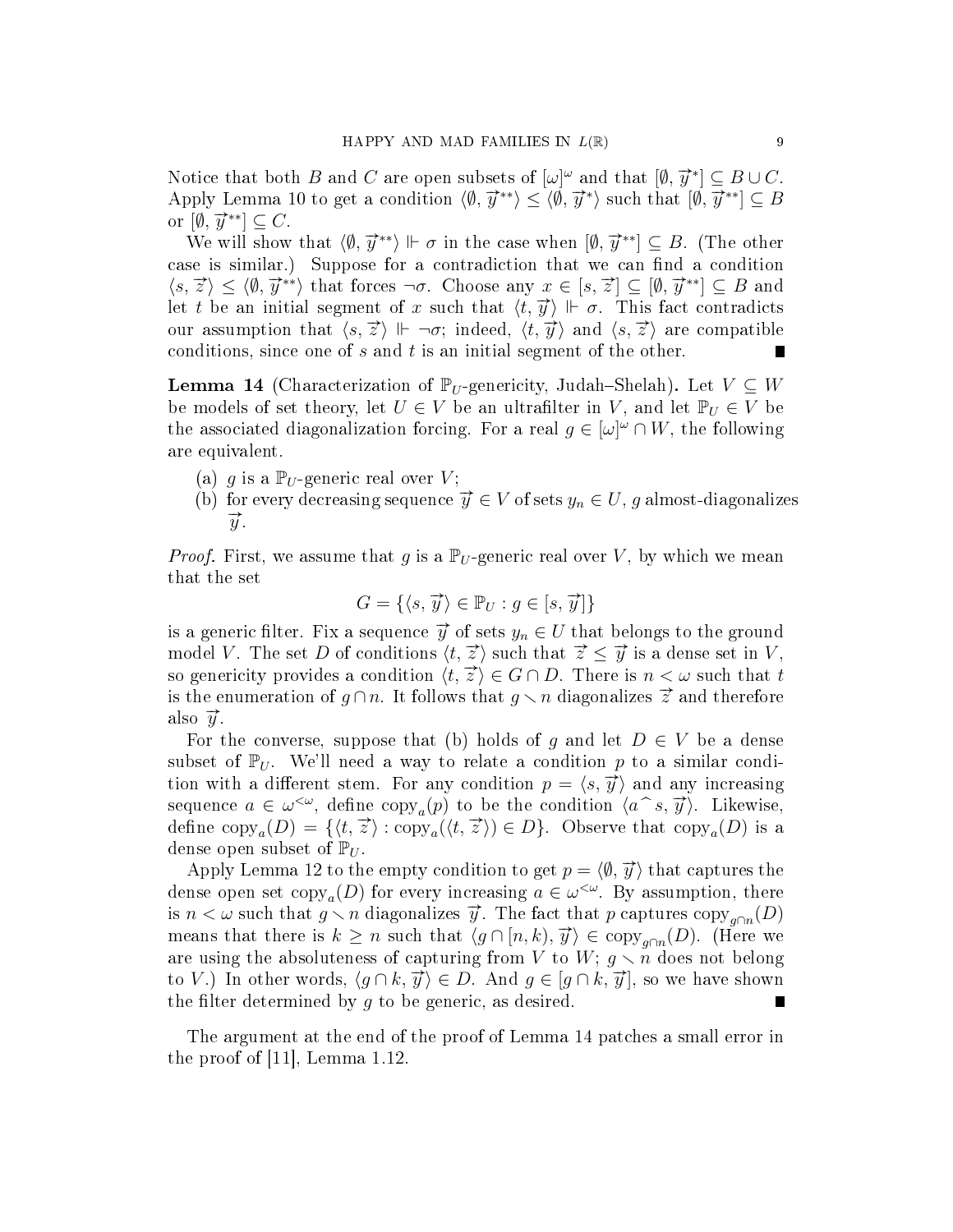**Corollary 15** (Mathias property). If g is  $\mathbb{P}_U$ -generic over a model M and  $g' \subseteq g$ , then  $g'$  is  $\mathbb{P}_U$ -generic over M too.

### 4. The Solovay model

Let  $\kappa$  be an inaccessible cardinal, and let G be generic over V for the Levy collapse Coll $(\omega, < \kappa)$ . For our purposes, the Solovay model is  $L(\mathbb{R})$  of the generic extension  $V[G]$ . In this section we will prove the following theorem.

**Theorem 16.** If  $X \in L(\mathbb{R})^{V[G]}$  is a subset of  $[\omega]^\omega$  and  $H \in L(\mathbb{R})^{V[G]}$  is a happy family, then  $X$  is  $H$ -Ramsey.

#### Remarks.

- (i) When we say that "H is a happy family" and "X is H-Ramsey," we mean that these statements are true in  $V[G]$ , though they are certainly absolute between  $L(\mathbb{R})^{V[G]}$  and  $V[G]$ .
- (ii) Contrast this theorem with Mathias's theorem 7: Using a Mahlo cardinal, Mathias constructs a model in which all sets in  $L(\mathbb{R})$  are H-Ramsey for every happy family  $H$ , whereas using only an inaccessible cardinal we get this strong Ramsey property for only the happy families that belong to  $L(\mathbb{R})$ .

We'll need the following lemma, an essential ingredient in Solovay's proof (see [20]) that all sets in the Solovay model are Lebesgue-measurable.

**Lemma 17** (Factor Lemma, Solovay). Suppose that  $\kappa$  is an inaccessible cardinal and that  $\mathbb P$  is a poset of size  $\lt \kappa$ . Let G be generic over V for the Levy collapse Coll $(\omega, <\kappa)$ . If in V[G] there is a filter  $h \subseteq \mathbb{P}$  that is P-generic over V, then there is  $G^* \in V[G]$  that is  $Coll(\omega, \langle \kappa \rangle)$ -generic over  $V[h]$  and such that  $V[h][G^*] = V[G].$ 



**Proof of Theorem 16.** Let  $H \in L(\mathbb{R})^{V[G]}$  be a happy family, and let  $X \subseteq$  $[\omega]^\omega$  be a set of reals that belongs to  $L(\mathbb{R})^{V[G]}$ . Every set in  $L(\mathbb{R})$  is ordinaldefinable from a real, so there are a formula  $\phi = \phi(x, y, w)$ , a real  $r \in V[G]$ , and a sequence  $\alpha$  of ordinals such that

$$
x \in X
$$
 iff  $V[G] \models \phi[x, r, \alpha]$ .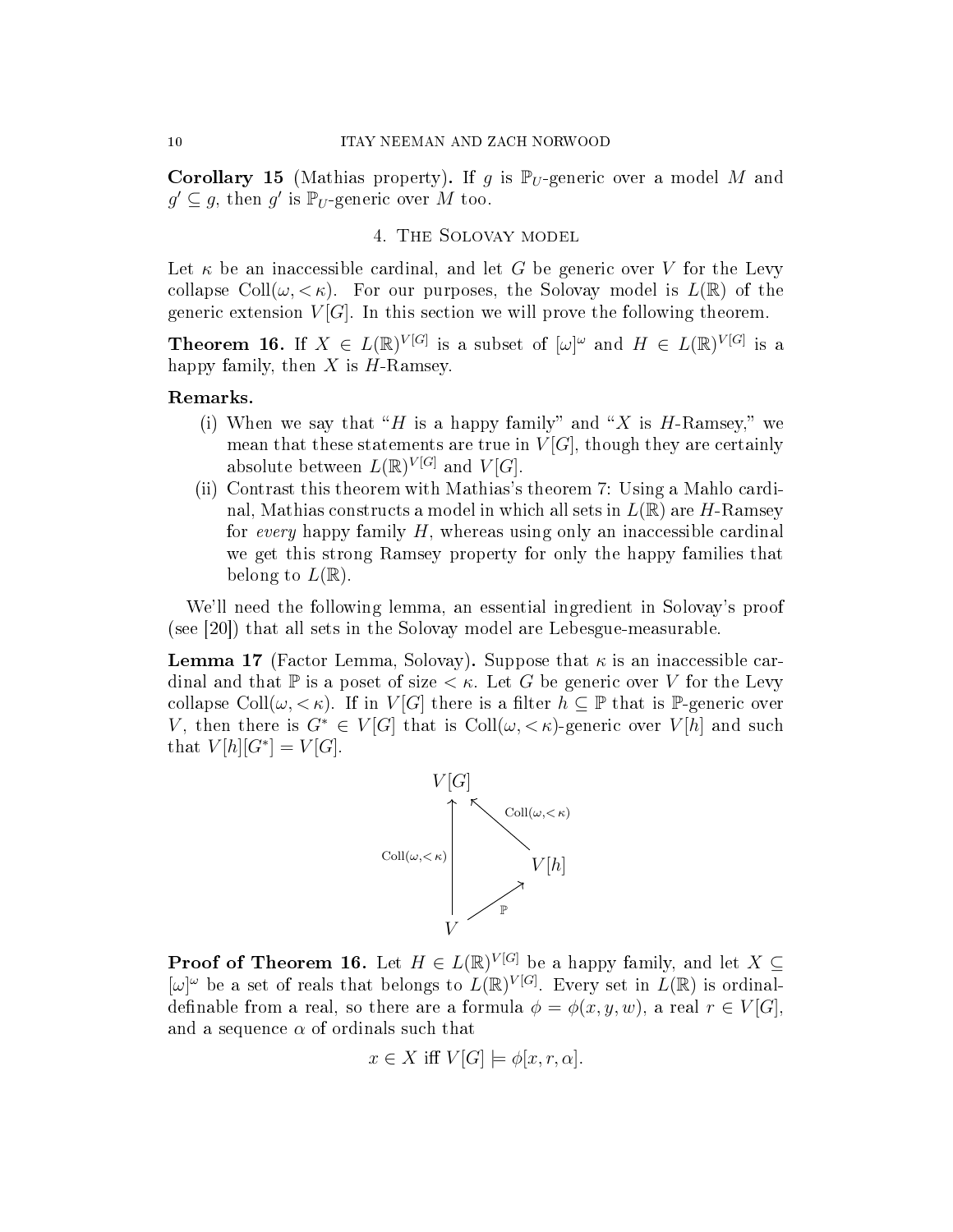Recall that  $\kappa$  is inaccessible and G is generic over V for the Levy collapse Coll $(\omega, \langle \kappa \rangle)$ . It follows from the chain-condition of the Levy collapse that there is an ordinal  $\beta < \kappa$  such that the real parameter r belongs to  $V[G \restriction \beta]$ . Let  $\phi^* = \phi^*(x, y, w)$  be the natural formula satisfying the equivalence

$$
\phi^*(x, y, w) \iff \emptyset \Vdash_{\mathrm{Coll}(\omega, < \kappa)} \phi(x, \check{y}, \check{w}).
$$

And let

$$
\overline{X} = \{x \in [\omega]^\omega \cap V[G\restriction \beta] : V[G\restriction \beta] \models \phi^*[x,r,\alpha] \}.
$$

Notice that  $\overline{X}$  belongs to  $V[G \restriction \beta]$ ; in fact, by the symmetry of the collapse, it is equal to  $X \cap V[G \restriction \beta]$ . Indeed, for  $x \in [\omega]^\omega \cap V[G \restriction \beta]$ ,

$$
x \in X \iff V[G] \models \phi[x, r, \alpha] \iff \emptyset \Vdash_{\text{Coll}(\omega, < \kappa)} \phi[x, r, \alpha] \iff x \in \overline{X}.
$$

By similar arguments,  $\overline{H} := H \cap V[G \restriction \beta]$  belongs to  $V[G \restriction \beta]$ . Certainly  $\overline{H}$ need not be closed under diagonalizations in  $V[G \restriction \beta]$ , so we cannot expect to find in  $V[G \restriction \beta]$  a Ramsey ultrafilter  $U \subseteq \overline{H}$  to guide Mathias forcing. It is for this reason that we will use the diagonalization forcing, since — unlike Mathias forcing—it has the Mathias and Prikry properties even when guided by a non-Ramsey ultrafilter.

Because H is a coideal in  $V[G]$ , its intersection  $\overline{H}$  with  $V[G \restriction \beta]$  must be a coideal in  $V[G \restriction \beta]$ . Working in  $V[G \restriction \beta]$ , we can extend the filter dual to the ideal  $\overline{H}^c$  to obtain an ultrafilter  $U \subseteq \overline{H}$ .

**Claim 1.** Let  $g \in V[G]$  be a real that is generic over  $V[G \restriction \beta]$  for a poset  $\mathbb{P} \in V[G \restriction \beta]$ . Then  $g \in X$  iff  $V[G \restriction \beta][g] \models \phi^*[g, r, \alpha]$ .

*Proof of Claim 1.* This is just an application of the Factor Lemma 17. Work in  $V[G]$ . Because Coll $(\omega, \langle \beta \rangle * \dot{P})$  is a poset in V of size  $\langle \kappa, w \rangle$  can apply the Factor Lemma to find a filter  $G^*$  that is  $\text{Coll}(\omega, <\kappa)$ -generic over  $V[G \restriction \beta][g]$ and such that

$$
V[G] = V[G \restriction \beta][g][G^*].
$$

Suppose first that  $g \in X$ , so  $V[G] \models \phi[g, r, \alpha]$ . The symmetry of the Levy collapse guarantees that in  $V[G \restriction \beta][q]$  the empty condition forces  $\phi(g, \tilde{r}, \tilde{\alpha})$ . That is,

$$
V[G \restriction \beta][g] \models \phi^*[g, r, \alpha].
$$

For the converse, suppose that  $V[G \restriction \beta][g] \models \phi^*[g, r, \alpha]$ . Now  $V[G] = V[G \restriction g]$  $\beta$ [[g][G<sup>\*</sup>] must satisfy  $\phi[g,r,\alpha]$ , since the empty condition in Coll( $\omega, < \kappa$ ) forces it and  $G^*$  is  $\text{Coll}(\omega,<\kappa)$ -generic over  $V[G\restriction \beta]$ . That is,  $g\in X$ .

**Claim 2.** In  $V[G]$ , for every  $\langle \emptyset, \overrightarrow{y} \rangle \in \mathbb{P}_U$  there is a real  $g \in H$  that is  $\mathbb{P}_U$ -**CIALLET 2.** In  $V[G]$ , for every  $\setminus v$ ,  $y$  generic below  $\langle \emptyset, \overrightarrow{y} \rangle$  over  $V[G \upharpoonright \beta]$ .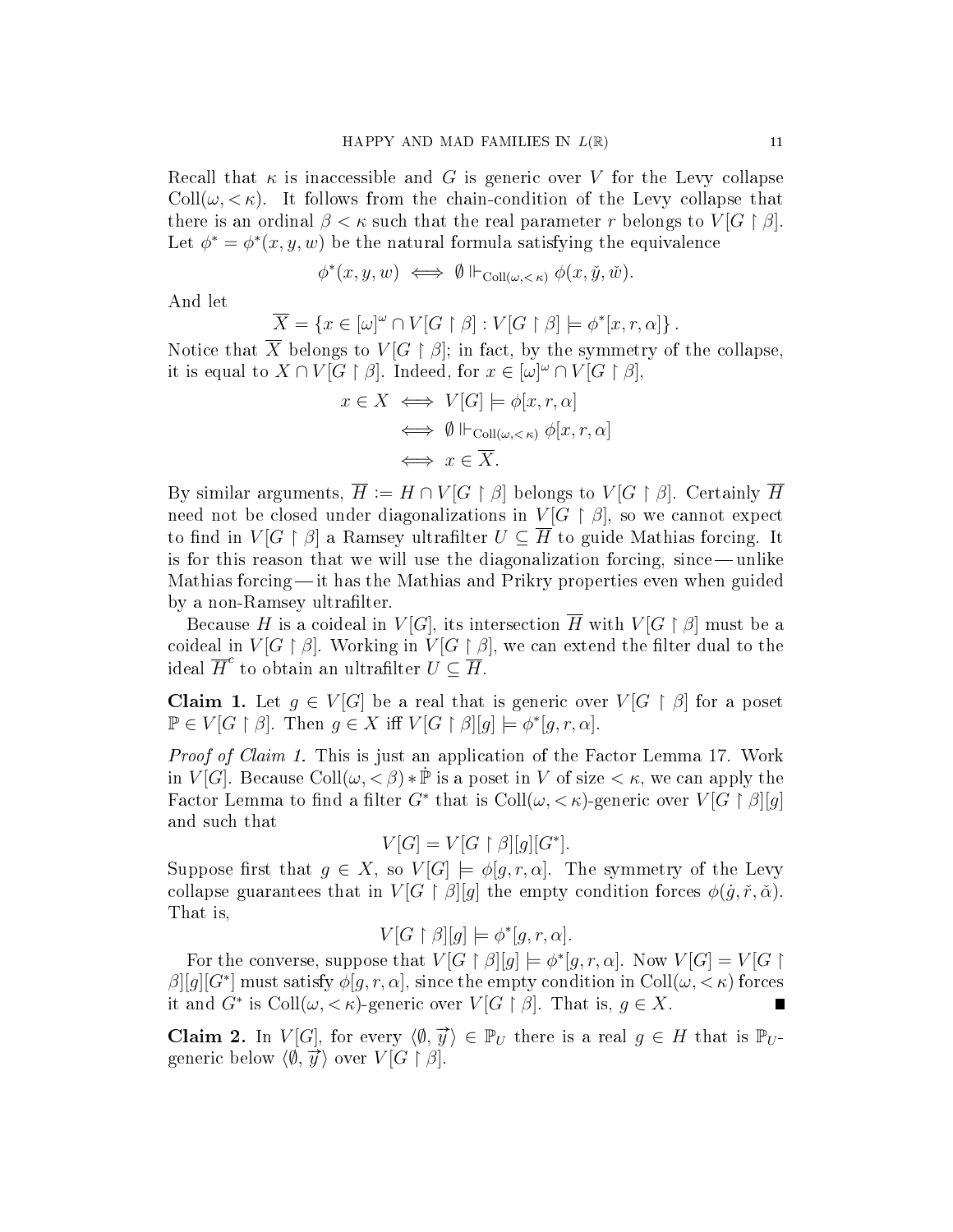*Proof of Claim 2.* Work in  $V[G]$ . By the characterization of  $\mathbb{P}_U$ -genericity (Lemma 14), we need only ensure that q almost-diagonalizes every  $\subset$ -decreasing sequence of sets in  $U$  that belongs to  $V[G\restriction \beta].$  But  $[\omega]^\omega\cap V[G\restriction \beta]$  is countable, so we can find a single sequence  $\vec{z} = \langle z_n : n \langle \omega \rangle$  of subsets of U such that any real that almost-diagonalizes  $\vec{z}$  also almost-diagonalizes every sequence in  $U^{\omega} \cap V[G \restriction \beta]$ . Moreover, we can arrange that  $\vec{z} \leq \vec{y}$ .

It remains to show that there is a real  $g \in H$  that diagonalizes the sequence  $\vec{z}$ , but this follows immediately from the definition of *happy family*, since each  $z_n$  belongs to H.

Using the Prikry property of  $\mathbb{P}_U$ , find a condition  $\langle \emptyset, \overrightarrow{y} \rangle \in V[G \restriction \beta]$  that forces either  $\phi^*(\dot{g}, \dot{r}, \dot{\alpha})$  or its negation. (Here  $\dot{g}$  is the natural name for the generic real g.) Now the real  $g \in [\emptyset, \vec{y}] \cap H$  provided by Claim 2 will witness that X is H-Ramsey. The argument is symmetric in X and  $X<sup>c</sup>$ , so we may assume without loss of generality that  $g \in X$ . It follows by Claim 1 that  $\langle \emptyset, \overrightarrow{y} \rangle$ forces  $\phi^*(\dot{g}, \dot{r}, \dot{\alpha})$ , not its negation. Working in  $V[G]$ , consider any real  $g' \in [g]^{\omega}$ . Since  $\mathbb{P}_U$  has the Mathias property, g' is also  $\mathbb{P}_U$ -generic over  $V[G \restriction \beta]$ . And g diagonalizes  $\vec{y}$ , so g' does also. That is,  $\langle \emptyset, \vec{y} \rangle$  belongs to the  $\mathbb{P}_U$ -generic associated to  $g'$ . It follows that

$$
V[G \restriction \beta][g'] \models \phi^*[g', r, \alpha],
$$

since  $\langle \emptyset, \overrightarrow{y} \rangle$  forces it. Now apply Claim 1 to conclude that  $g' \in X$ . This completes the proof that  $X$  is  $H$ -Ramsey.

By taking  $X = H$  in Theorem 16 and applying Lemma 5, we obtain the following corollary.

**Corollary 18.** If  $A \in V[G]$  is an infinite mad family, then A does not belong to the Solovay model  $L(\mathbb{R})^{\tilde{V}[G]}$ , and neither does the ideal that it generates.

## 5. Meager filters

To answer Törnquist's question, whether AD implies that there are no infinite mad families, one might hope to show that the ideal generated by an infinite mad family fails to have a regularity property that all sets enjoy under AD. Unfortunately, the Baire property is inadequate for this approach. It can be seen directly from the definition that the ideal generated by an infinite mad family has the Baire property; in this section we give a game-theoretic proof that all ideals are meager under AD.

Notice first that an ideal on  $\omega$  has the Baire property if and only if it is meager; this is a well known application of  $0-1$  laws. See Oxtoby [17, Thm. 21.4]. (Likewise, an ideal is measurable if and only if it has measure zero.)

The reader is directed to Bartoszynski and Scheepers [1] for another characterization of meager filters using a integer game and for some applications.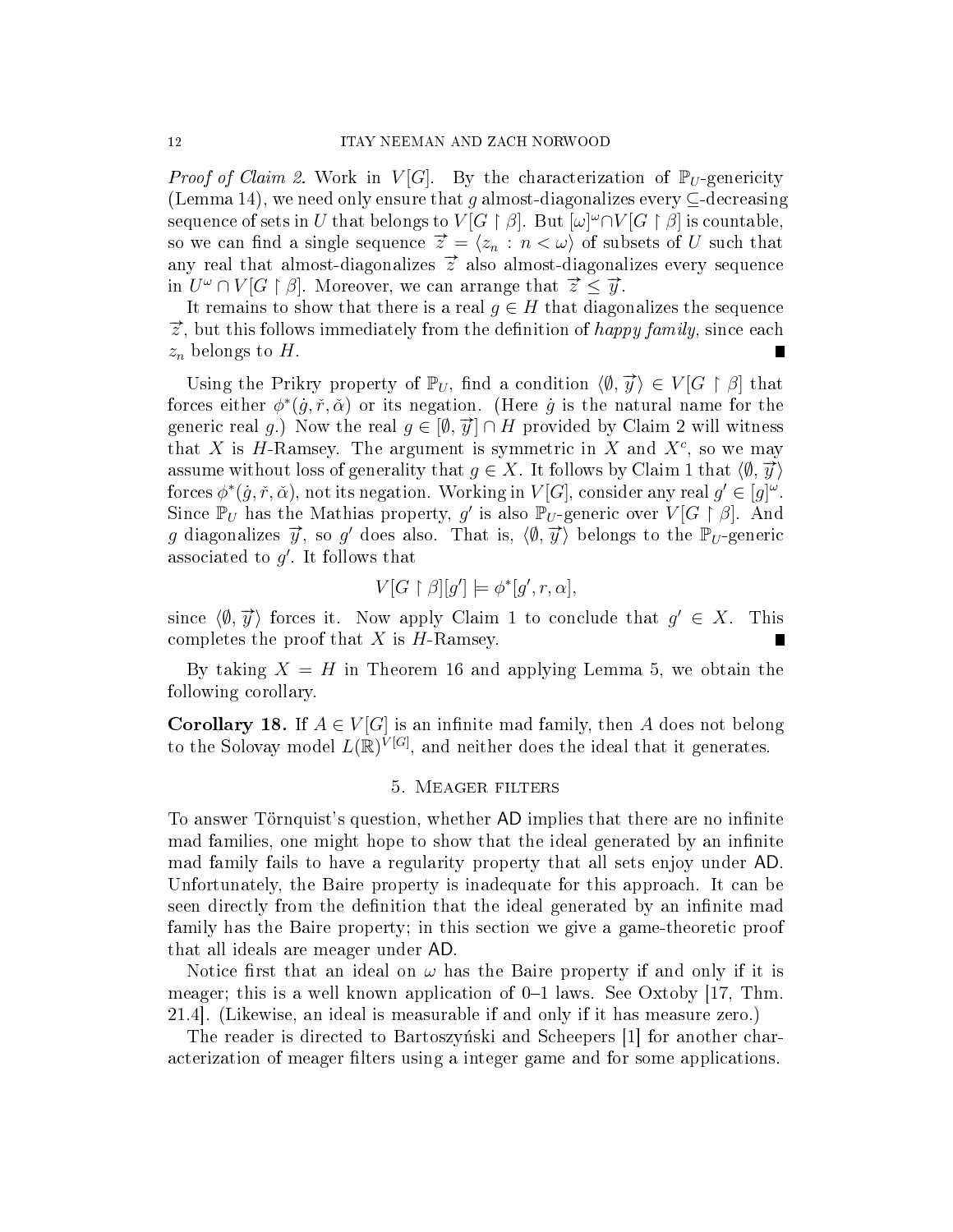For a real  $x \in [\omega]^\omega$ , write  $e_x$  for the unique increasing function  $\omega \to \omega$  that enumerates x. We say a filter F on  $\omega$  is bounded if the family  $\{e_x : x \in F\}$  is bounded in the eventual-domination ordering on  $\omega^{\omega}$ .

Recall Talagrand's characterization of filters on  $\omega$  with the Baire property.

**Theorem** (Talagrand [23]). A filter on  $\omega$  is meager iff it is bounded.

The proof of Talagrand's theorem is very nearly contained in Blass [2]; for the reader's convenience, we give the rest of the details here.

**Claim.** Let F be a filter on  $\omega$  containing every cofinite set. The following are equivalent.

- (i)  $F$  is meager.
- (ii) There is an interval partition  $(I_0, I_1, \dots)$  of  $\omega$  such that every set in F meets all but finitely many of the pieces  $I_n$ .
- (iii) There is an increasing function  $f \in \omega^{\omega}$  such that every set in F meets the interval  $[n, f(n)]$  for all but finitely many n.
- $(iv)$  F is bounded.

*Proof of claim.* The equivalence of (i) and (ii) is established in Proposition 9.4 of [2], so it suffices to prove the implications (ii)  $\leftrightarrow$  (iii), (ii)  $\rightarrow$  (iv), and (iv)  $\rightarrow$  (i).

(ii)  $\rightarrow$  (iii). Define  $f(n)$  to be max $(I_{k+1}) + 1$  for the unique k such that  $n \in I_k$ . Now let  $x \in F$  and let n be large enough that  $x \cap I_{k+1} \neq \emptyset$ , where  $n \in I_k$ . Notice that  $I_{k+1} \subseteq [n, f(n))$ , so x meets  $[n, f(n))$ .

(iii)  $\rightarrow$  (ii). Put  $I_n = [f^n(0), f^{n+1}(0)]$ . Then every  $x \in F$  meets  $I_n$  for sufficiently large  $n$ .

(ii)  $\rightarrow$  (iv). Define  $f(n) = \max I_{2n}$ . Let  $x \in F$  and choose k large enough that x meets  $I_m$  for all  $m \geq k$ . In particular, x meets each of the intervals  $I_k, I_{k+1}, \ldots, I_{2k}$ , so  $|x \cap \max I_{2k}| \geq k$ . This implies that  $e_x(k) \leq \max I_{2k} =$  $f(k)$ , from which we conclude that  $e_x \leq^* f$ .

(iv)  $\rightarrow$  (i). Suppose that  $f \in \omega^{\omega}$  dominates the enumerating function of every member of  $F$ . This means that  $F$  is included in the set

$$
\{x \in 2^{\omega} : \forall^{\infty} k \, |x \cap f(k)| \ge k\} = \bigcup_{m} \{x \in 2^{\omega} : \forall k \ge m \, |x \cap f(k)| \ge k\}.
$$

It's easy to see that for each m the set  $\{x \in 2^\omega : \forall k \ge m |x \cap f(k)| \ge k\}$  is a nowhere-dense subset of  $2^\omega$ , so we conclude that F is meager.

The game we study here is already well known. It provides a convenient proof, apparently part of the folklore, that there are no nonprincipal ultralters under AD.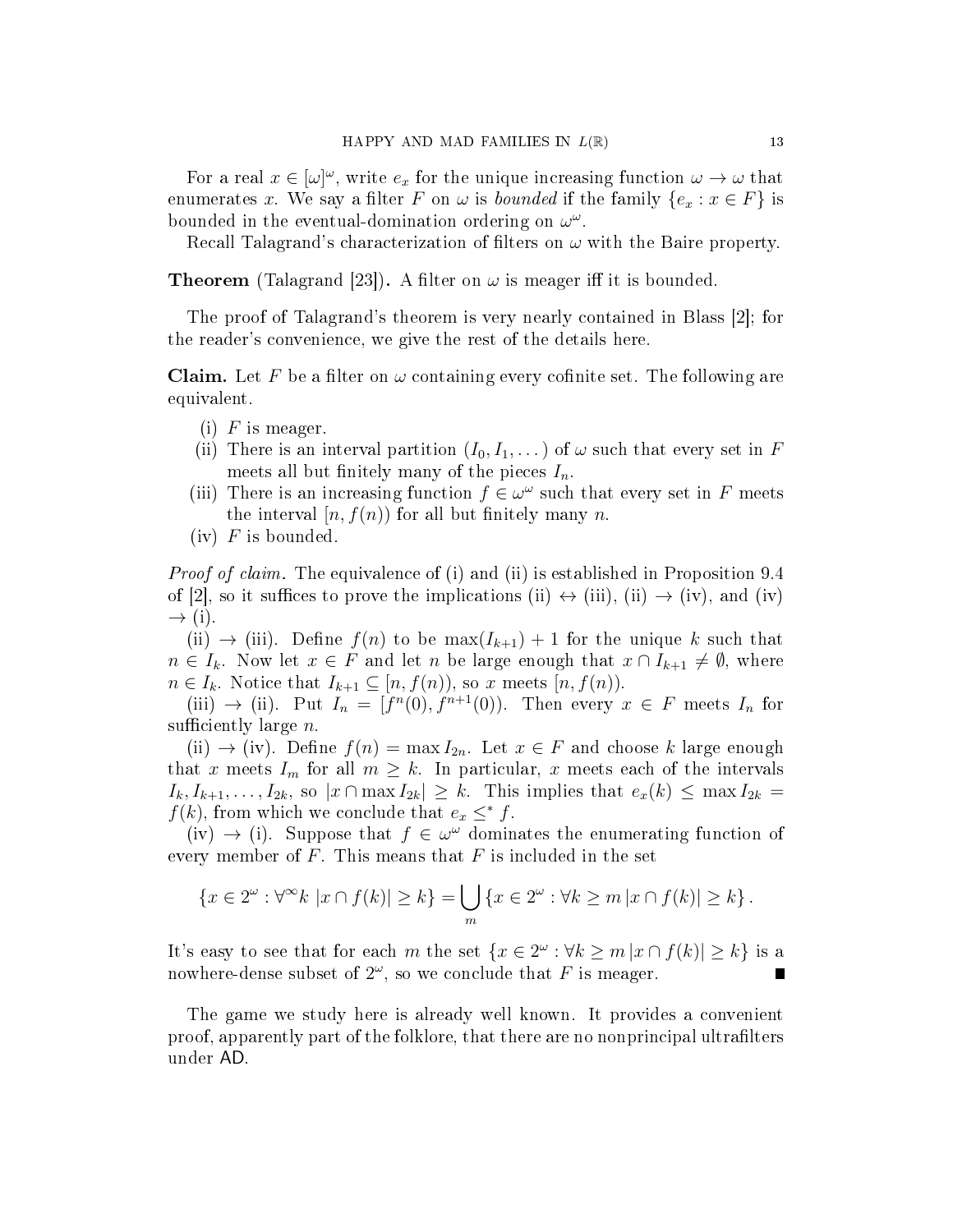Players I & II alternate playing nonempty intervals  $I_k \in [\omega]^{<\omega}$ 

$$
\begin{array}{c|ccccc}\nI & I_0 & I_2 & I_4 & \cdots \\
\hline\nII & I_1 & I_3 & I_5 & \cdots\n\end{array}
$$

subject to the following rules.

- (i) Each play  $I_k$  is a nonempty finite interval, and
- (ii)  $\min(I_{k+1}) = \max(I_k) + 1$ .

So the game board looks like this:

$$
\frac{\text{I} \mid [0, n_0]}{\text{II} \mid [n_0 + 1, n_1]} \qquad \qquad \frac{\text{I} \cdot n_1 + 1, n_2!}{\text{I} \cdot n_2 + 1, n_3! \cdots}
$$

We call an interval partition  $(I_0, I_1, \dots)$  a run of the game, and an interval partition of some initial segment  $[0, n]$  of  $\omega$  is a **partial run** of the game. If, in a run of the game,  $n \in I_{2k}$ , then we say Player I claims n, and similarly Player II claims every member of each interval  $I_{2k+1}$ .

To determine the winner of a run of the game, we require a filter F on  $\omega$ . Player I wins the game iff  $\bigcup_{n\in\omega}I_{2n}\in F$ . That is, Player I wins iff he claims a measure-one set of integers.

It's clear that Player I has a winning strategy if  $F$  is a principal ultrafilter. Conversely, if Player I has a winning strategy, then a strategy-stealing argument shows that the filter is principal. A strategy-stealing argument also shows that Player II cannot have a winning strategy if  $F$  is an ultrafilter and  ${0} \notin F$ . (If  ${0} \in F$ , then Player II still does not have a winning strategy since Player I does.) This gives an easy proof that there are no nonprincipal ultrafilters on  $\omega$  under AD.

**Proposition 19.** A filter F on  $\omega$  is meager iff Player II has a winning strategy for the partition game for F.

Proof. This can be proved directly, but it will be easier to go through Talagrand's characterization of meager filters. Suppose first that  $F$  is meager, hence bounded. Let  $g \in \omega^{\omega}$  be a function that dominates  $e_x$  for every  $x \in F$ ; we can assume without loss that g is increasing. We describe a strategy  $\sigma$  for Player II. Suppose it is Player II's turn and that Player I has claimed exactly k integers so far. Player II simply plays the shortest nonempty interval I such that max(I)  $\geq g(k+1)$ . (Notice that  $g(k+1)$  may already have been claimed.) Explicitly,

$$
\sigma(I_0,\ldots,I_{2n})=I_{2n+1}:=\begin{cases} [\max(I_{2n})+1,g(k+1)] & \text{if } g(k+1)\geq \max(I_{2n})+1\\ \{\max(I_{2n})+1\} & \text{if } g(k+1)\leq \max(I_{2n}) \end{cases}.
$$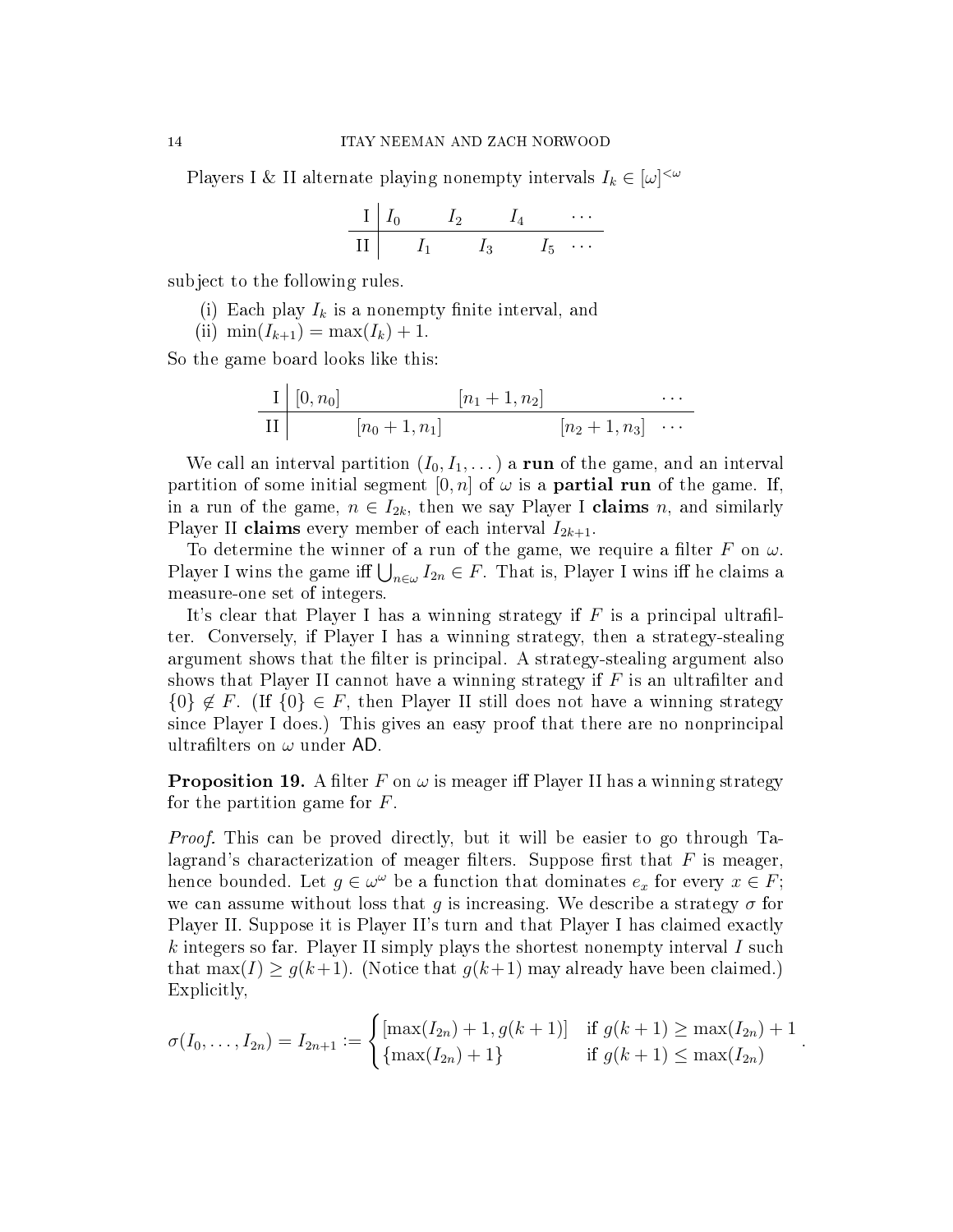Now consider a run  $(I_0, I_1, I_2, ...)$  of the game according to  $\sigma$ , and put  $x = I_0 \cup I_2 \cup \cdots$ , the set of integers claimed by Player I. If Player I has claimed exactly k integers before at the beginning of II's turn  $2n + 1$ , then we have

$$
g(k+1) \le \max I_{2n+1} < \min I_{2n+2} = e_x(k+1).
$$

We have found infinitely many k for which  $g(k + 1) < e_x(k + 1)$ ; this means that g does not dominate  $e_x$ . (Our infinitely k are those of the form  $k =$  $|I_0| + |I_2| + \cdots + |I_{2n}|$ . Because g dominates the enumerating function of every member of F, x cannot belong to F. So Player I loses, and  $\sigma$  is a winning strategy for Player II.

For the converse, suppose that  $F$  is unbounded, and we'll show that Player I can defeat any strategy  $\sigma$  for Player II. For a fixed n, there are only finitely many partial runs  $(I_0, \ldots, I_k)$  of the game such that both

- $I_0 \cup I_1 \cup \cdots \cup I_k = [0, n]$ , and
- $k$  is even, so it is Player II's turn to play after the partial run.

Therefore, there are only finitely many intervals Player II might play immediately after such a partial run, if Player II plays according to  $\sigma$ . With this in mind, let  $f(n)$  be the largest m contained in any such interval. This definition guarantees that in any run  $(I_n)_{n\in\omega}$  of the game according to  $\sigma$ ,  $\max(I_{2n+1}) \leq f(\max(I_{2n}))$  for every n.

Since F is unbounded, there is some set  $x \in F$  whose enumerating function  $e_x$  is not dominated by the function  $n \mapsto f^{2n}(0)$ . (The exponent here indicates how many times f should be iterated.) That is, there are infinitely many  $n \in \omega$ such that  $|f^{2n}(0) \cap x| < n$ . For such n, the set x meets fewer than n of the 2n intervals  $(f^k(0), f^{k+1}(0)], 0 \leq k < 2n$ . It follows that there are infinitely many  $k$  for which

$$
x \cap (f^k(0), f^{k+1}(0)) = \emptyset. \tag{*}
$$

On his turn, Player I should claim all integers up to  $f^k(0)$  for some k satisfying (\*). Player II, if using her strategy  $\sigma$ , must respond by playing an interval  $I \subseteq (f^k(0), f(f^k(0))].$  Therefore Player II never claims any members of x, so Player I claims all members of x. Player I claims a set in F and wins, so  $\sigma$  is not a winning strategy for Player II.

# 6.  $AD^+$  and large cardinals

This section includes a proof of our partial answer to Törnquist's question. We begin by clarifying some relevant parts of the literature.

In [7] Farah isolates the weakest analogue of happy family for which the key facts of Mathias's original paper [14] remain true.

**Definition 20.** Let H be a coideal on  $\omega$ . If  $\langle D_n \rangle_{n<\omega}$  is a sequence of dense subsets of the poset  $\langle H, \subseteq \rangle$ , then a set  $x \in [\omega]^{\omega}$  is a **diagonalization** of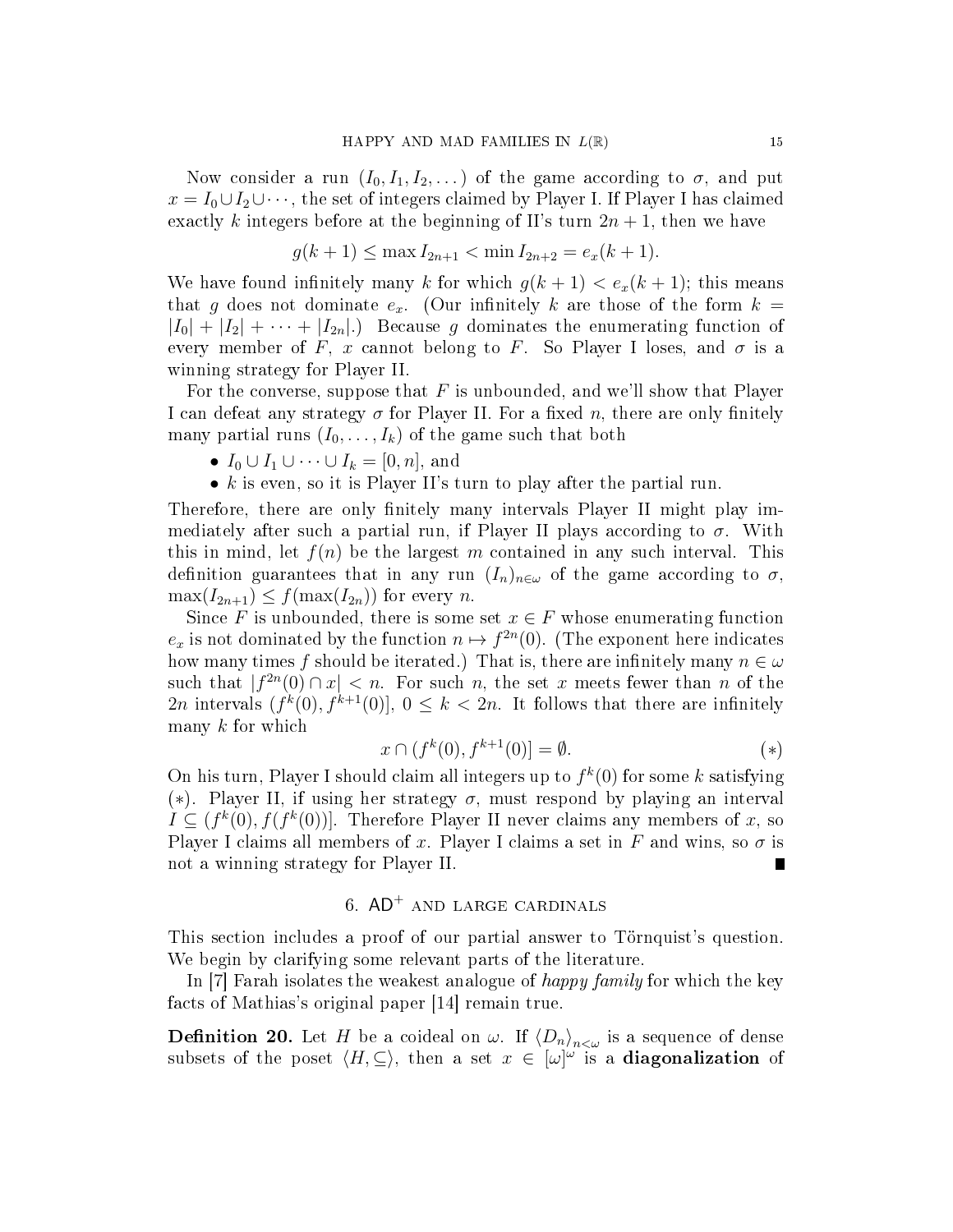$\langle D_n \rangle_{n \leq \omega}$  if there exists a sequence of sets  $d_n \in D_n$  so that x is a diagonalization of  $\langle d_n : n < \omega \rangle$ , meaning that  $f(n+1) \in d_{f(n)}$  for every  $n < \omega$ , where  $f : \omega \to$  $\omega$  is the increasing enumeration of x. We say that H is **semiselective** if for every sequence  $\langle D_n\rangle_{n<\omega}$  of dense subsets and every  $y\in H,$  there is  $x\in H\cap[y]^\omega$ that diagonalizes the sequence  $\langle D_n \rangle_{n \leq \omega}$ .

When guided by a happy family, Mathias forcing is  $\sigma$ -closed  $*$  ccc, whereas when guided by a semiselective coideal it is  $\sigma$ -distributive  $\ast$  ccc.

In [7, 4] Farah presents a theorem of Todorcevic, that, in the presence of a supercompact cardinal, every set in  $L(\mathbb{R})$  is H-Ramsey for every semiselective coideal  $H$ . Lemma 4.3 in that paper is not true as stated, but it is also not used in Todorcevic's argument; rather Todorcevic used a connection between the Ramsey property and the Ellentuck topology (see also Todorcevic [24, Ch. 7]) and the conclusion of Lemma 4.4 of the paper, which is true assuming the existence of a supercompact cardinal, by Theorem 4.1 of Feng-Magidor-Woodin [8].

We prove Todorcevic's theorem by different methods, from weaker large cardinals, in the region of Woodin cardinals. Our large cardinal assumptions are weak enough to follow from determinacy assumptions. This allows us to then prove a version of the theorem under determinacy. Our methods also give a correct version of Lemma 4.3 of [7]. The restriction of the lemma to proper posets, or more generally to the class of reasonable posets of Foreman and Magidor [9], is true and follows from Theorem 22 below.

Theorem 22 is a triangular version of the following Embedding Theorem of Neeman–Zapletal [15] and [16].

**Theorem 21** (Neeman–Zapletal [16]). (Large cardinals) Suppose that  $\mathbb{P}$  is a proper (or reasonable) poset and that  $G$  is  $\mathbb P$ -generic over  $V$ . There is an elementary embedding  $j: L(\mathbb{R})^V \to L(\mathbb{R})^{V[G]}$  that fixes every ordinal.

Theorem 22. (Large cardinals, see remarks following Corollary 24 for the exact assumptions) Suppose  $M$  is a countable transitive model that embeds into a sufficiently large rank-initial segment of V, say by  $\pi \colon M \stackrel{\sim}{\longrightarrow} V_{\theta}$ . If G is P-generic over M for some proper (or reasonable) poset  $\mathbb P$  in M, then there is an embedding  $\hat{\pi} \colon L(\mathbb{R})^{\tilde{M}[G]} \to L(\mathbb{R})^{V_{\theta}}$  that agrees with  $\pi$  on ordinals and<br>reals and completes a commuting system of elementary embeddings: reals, and completes a commuting system of elementary embeddings:



Using Theorem 22, we prove Todorcevic's theorem by imitating Mathias's proof  $(14,$  paragraph after 2.9 that there are no analytic infinite mad families.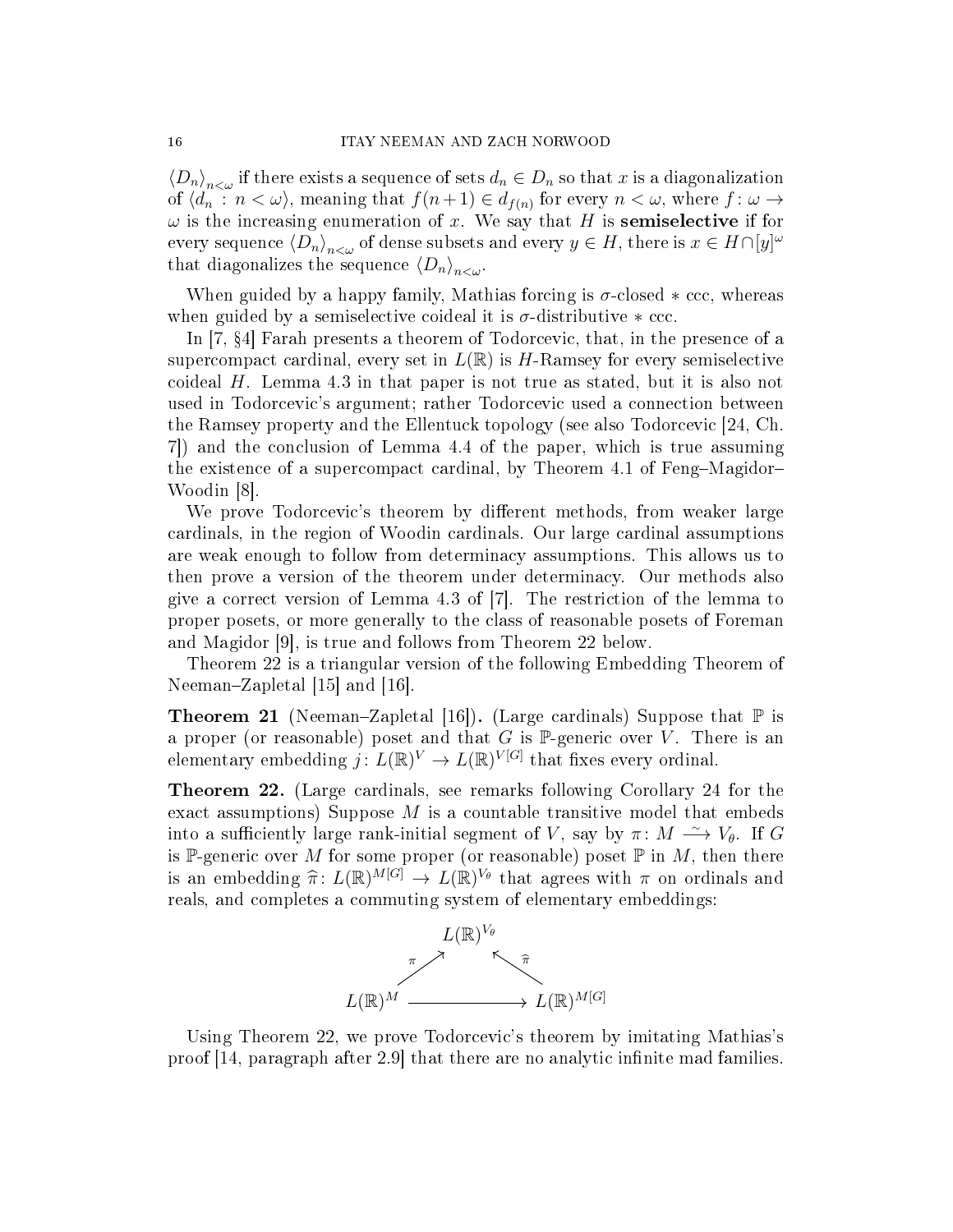We will use  $\mathbb{M}_H$  to denote Mathias forcing guided by H.

**Theorem 23.** In the presence of large cardinals (specifically  $|\mathbb{R}|^+ + 1$ -iterable model with the sharp of  $\omega$  Woodin cardinals), every set  $X \subseteq [\omega]^\omega$  that belongs to  $L(\mathbb{R})$  is H-Ramsey for every happy family H.

*Proof.* Let  $X \in L(\mathbb{R})$  be a subset of  $[\omega]^\omega$  and let H be any happy family. Find a formula  $\phi$ , a real parameter u, and a sequence  $\alpha$  of ordinal parameters such that

$$
x \in X \iff L(\mathbb{R}) \models \phi[x, \alpha, z].
$$

Let  $Z$  be a countable elementary submodel of a sufficiently large rank-initial segment of V containing z,  $\alpha$ , and H, and let M be the transitive collapse of Z. Let  $\pi \colon M \to Z$  be the anti-collapse map. Put  $\overline{H} = \pi^{-1}(H)$ , and  $\overline{\alpha} = \pi^{-1}(\alpha)$ . Notice that  $\overline{H} = H \cap Z$ , and  $\overline{H}$  is a happy family in M. It follows that Mathias forcing  $\mathbb{M}_{\overline{H}}^M$  has the Prikry and Mathias properties in M. (For these properties of Mathias forcing guided by a happy family, see [14, Theorems 2.9, 4.11, & 4.12].) So there is a condition  $\langle 0, x \rangle \in M$  that either forces (over M)  $\phi^{L(\mathbb{R})}(g,\overline{\alpha},z)$  or forces  $\neg \phi^{L(\mathbb{R})}(g,\overline{\alpha},z)$ . (Here g is the usual name for the generic real.) For any real g that is  $\mathbb{M}_{\overline{H}}^M$ -generic over M below  $\langle 0, x \rangle$ , we have the following equivalence.

$$
g \in X \iff L(\mathbb{R}) \models \phi[g, \alpha, z]
$$
  
\n
$$
\iff M[g] \models \phi^{L(\mathbb{R})}[g, \overline{\alpha}, z]
$$
  
\n
$$
\iff \langle 0, x \rangle \Vdash_{\mathbb{M}_{\overline{H}}^{\underline{M}}} \phi^{L(\mathbb{R})}[g, \overline{\alpha}, z].
$$
  
\n
$$
(*)
$$

The second equivalence is a consequence of Theorem 22.

Since  $\overline{H}$  is countable, there is a real  $g \in H$  that is  $\mathbb{M}_{\overline{H}}^M$ -generic over M below  $\langle 0, x \rangle$ . (To see this, argue exactly as we did in the proof of Claim 2 while proving Theorem 16.) Since  $\mathbb{M}_{\overline{H}}^M$  has the Mathias property in  $M$ , every subset  $g' \subseteq g$  is generic too. Suppose without loss of generality that  $g \in X$ . Then the  $\Rightarrow$  direction of (\*) implies that  $\langle 0, x \rangle \Vdash \phi^{L(\mathbb{R})}[j, \overline{\alpha}, z]$  over M, and the  $\Leftarrow$  direction of  $(*)$  implies that  $g' \in X$  for every  $g' \subseteq g$ . Г

We apply Lemma 5 to obtain

**Corollary 24.** In the presence of large cardinals (specifically  $|\mathbb{R}|^+ + 1$ -iterable model with the sharp of  $\omega$  Woodin cardinals), there are no infinite mad families in  $L(\mathbb{R})$ .

#### Remarks.

(1) The large cardinal assumption we use to prove Theorem 22 is the existence of  $M^\sharp_\omega$ , the minimal iterable model for the sharp of  $\omega$  Woodin cardinals, and its  $|\pi(\mathbb{P})|^{+} + 1$ -iterability.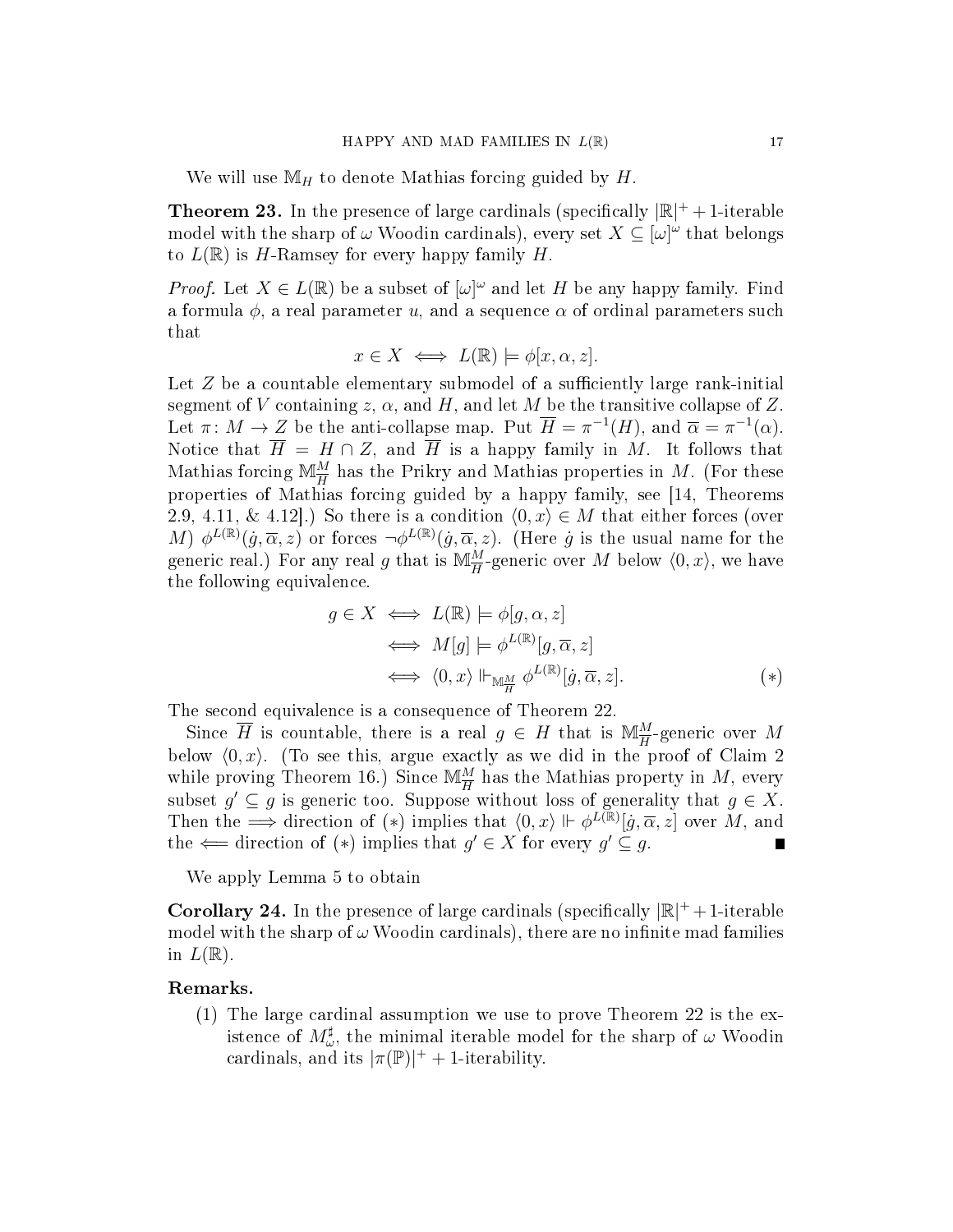- (2) Theorem 21 applies not only to proper posets, but to the larger class of so-called reasonable posets (introduced by Foreman and Magidor [9]), which includes posets of the form  $\sigma$ -distributive  $*$  ccc. Our triangular version, Theorem 22, also applies to this broader class. We therefore obtain Todorcevic's theorem for semiselective coideals, not just happy families.
- (3) Schindler [19] has computed the consistency strength of Theorem 21 for proper posets to be exactly the existence of a remarkable cardinal, which is stronger than an ineffable cardinal but weaker than the existence of  $0^{\sharp}$ . The consistency strength of the version for reasonable posets remains open.

We proceed now to results under determinacy. We assume  $ZF$  throughout; theorems listed below under  $AD^+$  are theorems of  $ZF + AD^+$ . For the precise definition of  $AD^+$  and a thorough discussion of it, the reader is encouraged to consult [3,  $\S21-3$ ]. AD<sup>+</sup> implies AD, and it is open whether the two are equivalent.

A version of Theorem 23 holds under  $AD^+$ , and implies a version of Corollary 24 under  $AD^+$ . These are proved using an  $AD^+$  version of the triangular embedding theorem. The theorem applies to posets in the following class:

**Definition 25.** Call poset  $\mathbb{P} \subseteq \mathbb{R}$  absolutely proper (respectively absolutely reasonable) if there exists a club  $C\subseteq \mathcal{P}_{<\omega_1}(\mathbb{R})$  and  $A\subseteq \mathbb{R}$  so that for every  $U \in C$  and every transitive countable model N of a large enough fragment of ZFC with  $\mathbb{R}^N = U$  and  $\mathbb{P} \cap U$ ,  $A \cap U \in N$ ,  $\mathbb{P} \cap U$  is proper (respectively reasonable) in N.

Note that absolute properness (reasonableness) is a  $\Sigma_1$  property in  $\{\mathbb{R}\}$ over  $\mathbb{N} \cup \mathbb{R} \cup \mathcal{P}(\mathbb{R})$ , with predicates for membership and coding finite and countable sequences of reals by reals, in other words it is a  $\Sigma_1^2$  statement. In particular it reflects up from transitive models containing  $\{\mathbb{R}\}\.$  It is phrased without reference to countable elementary substructures of initial segments of the universe, which need not exist in contexts where DC fails. Posets which are provably proper (reasonable) under AC by sufficiently absolute arguments are often absolutely proper (reasonable). For example:

**Lemma 26.** Let H be a happy family. Then Mathias's forcing  $\mathbb{M}_H$  (with conditions coded as reals in a natural way) is absolutely proper.

*Proof.* Let C be the club of countable  $U \subseteq \mathbb{R}$  which are elementary under the coding predicates for countable sequences and for conditions in  $M_H$ , and so that  $U \cap H$  satisfies the requirements in the definition of a happy family with upward closure restricted to  $y \in U$  and selectivity restricted to descending sequences that are coded by a real in U. Then for any N as in Definition 25,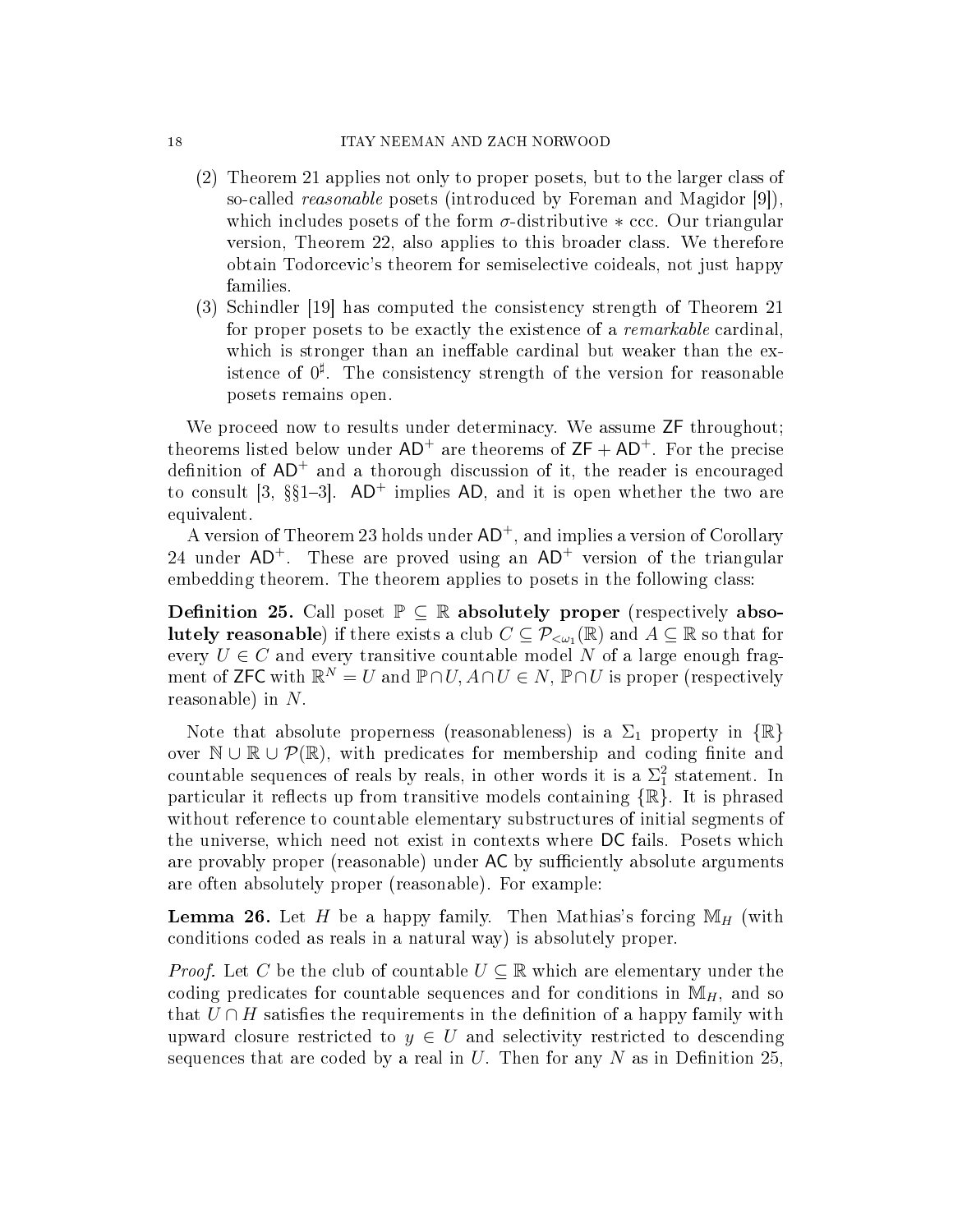$U \cap H$  is a happy family in N. Hence in particular  $\mathbb{M}_{U \cap H}^N$  is proper in N. Using elementarity under coding,  $\mathbb{M}_{U\cap H}^N = \mathbb{M}_H \cap U$ . Г

**Theorem 27.** (AD<sup>+</sup>) For every  $\alpha < \Theta$ , for every  $A \subseteq \mathbb{R}$ , and for stationarily many countable  $Z \preceq L_{\alpha}(\mathbb{R}, A)$ , if M is the transitive collapse of  $Z, \pi \colon M \stackrel{\sim}{\longrightarrow}$  $L_{\alpha}(\mathbb{R}, A)$  is the anti-collapse embedding,  $\overline{\alpha} = M \cap \overline{\mathrm{On}}, \overline{A} = \pi^{-1}(A)$ , and  $\mathbb P$  is absolutely proper (or absolutely reasonable) in M, then there exists a countable transitive model N of ZFC with  $\mathbb{R}^N = \mathbb{R} \cap M$  and  $\overline{\alpha}, \overline{A} \in N$ , and there exists a P-name  $\dot{A}^* \in N$ , so that for every G which is P-generic over N, there is an embedding  $\hat{\pi}$ :  $L_{\overline{\alpha}}(\mathbb{R}^{N[G]}, \dot{A}^*[G]) \to L_{\alpha}(\mathbb{R}, A)$  that agrees with  $\pi$  on<br>ordinals and reals, maps,  $\dot{A}^*[G]$  to  $A$  and completes a computing system of ordinals and reals, maps  $\dot{A}^*[G]$  to A, and completes a commuting system of elementary embeddings:



**Theorem 28.** (AD<sup>+</sup>) Every set  $X \subseteq [\omega]^\omega$  is H-Ramsey for every happy family  $H.$  Consequently, there are no infinite mad families.

*Proof.* Let  $A \subseteq \mathbb{R}$  code X and H. Fix a countable Z elementary in  $L_{\omega}(\mathbb{R}, A)$ for which Theorem 27 holds, with  $X, H, A \in \mathbb{Z}$ . Let M and  $\pi$  be as in the theorem. By Lemma 26,  $\mathbb{M}_{H}^{M}$  is absolutely proper in M. Now proceed as in the proof of Theorem 23, but using Theorem 27 over  $N$  instead of Theorem 22, and forcing a truth value to  $\phi^{L_{\omega}(\mathbb{R}, \dot{A}^*)}(\dot{g}, \dot{A}^*)$ , where  $\phi$  is a formula so that  $\phi(x, A)$  holds in  $L_{\omega}(\mathbb{R}, A)$  iff  $x \in X$ .

- Remarks. (1) Since Theorem 27 applies to absolutely reasonable posets, the last theorem can be strengthened to cover absolutely semiselective coideals, where absoluteness is meant in the manner of Definition 25, replacing proper there with semiselective throughout.
	- (2) Some contexts where semiselectivity is absolute were obtained by Larson and Raghavan [12]. For example the notion asserting that player II wins the strategic selectivity game there is clearly absolute, and is equivalent under  $AD_{\mathbb{R}}$  to semiselectivity that persists to some outer model of choice with the same reals, by [12, Proposition 1.4].
	- (3) Versions of Theorem 27 that provide less elementarity can be proved with less than full determinacy. For example, the restriction of the theorem to projective sets A, where we weaken stationarity to existence, weaken elementarity throughout to just  $\Sigma_1$  elementarity in the structure  $(\mathbb{R}, A)$ , and remove the club in the definition of absolute properness requiring the conditions of the definition for all  $\Sigma_1$  elementary countable substructures in  $(\mathbb{R}, A)$ , is provable under projective determinacy.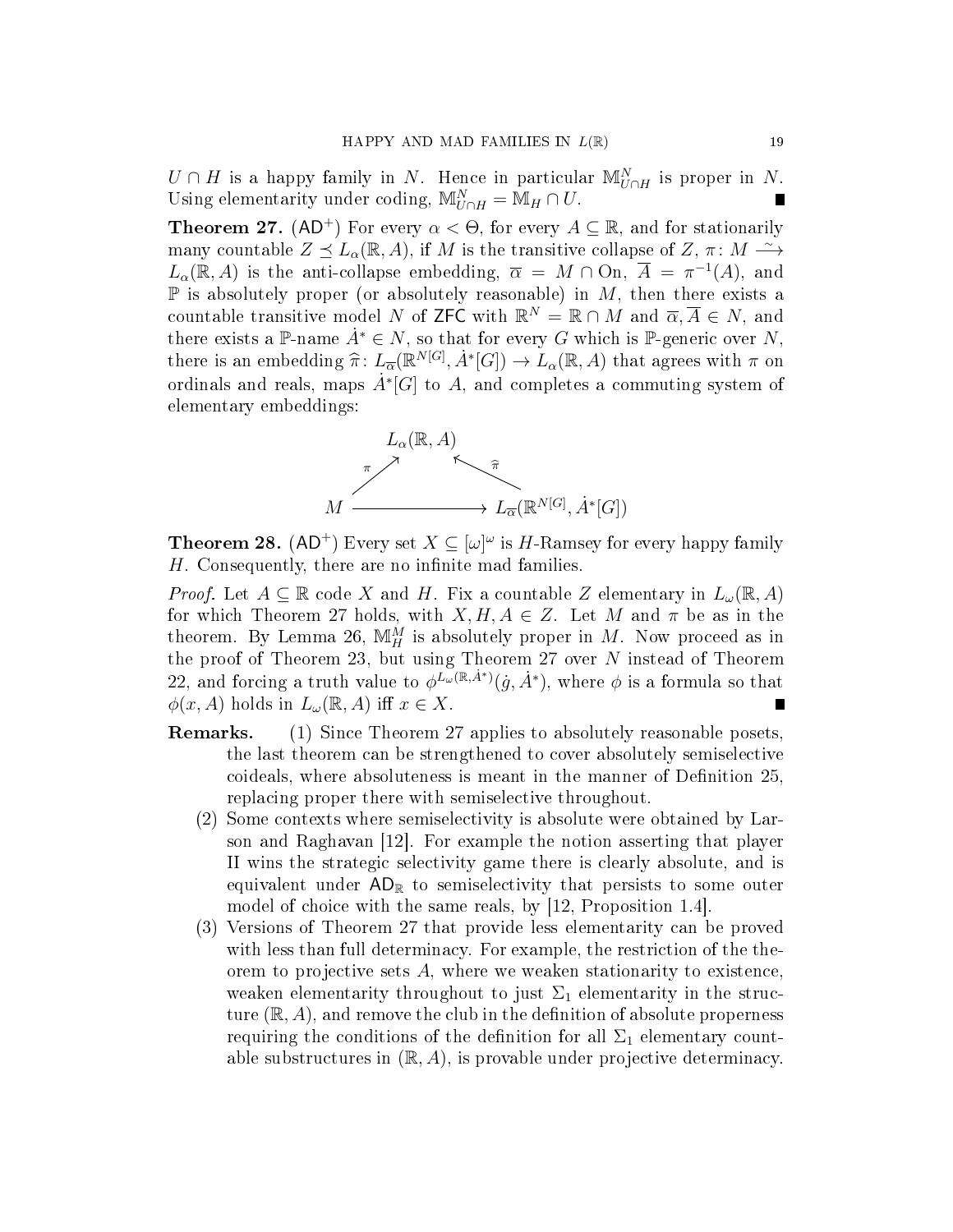#### 20 ITAY NEEMAN AND ZACH NORWOOD

The argument is less involved than the proof of the full theorem, simply using the facts that projective truth is absolute to iterable models with a large enough finite number of Woodin cardinals, the ability to iterate to make any real generic for the collapse of the first Woodin cardinal, and the existence of these models under projective determinacy.

(4) This projective version of Theorem 27 is enough to run the proof of Theorem 28 for projective sets  $H$  and  $X$ . In particular projective determinacy implies that there are no projective infinite mad families. This was proved independently by Karen Haga.

The  $AD<sup>+</sup>$  triangular embedding theorem has additional applications. For example it can be used to obtain results similar to these obtained under  $AD_{\mathbb{R}} +$  $DC$  for proper ideals in Chan–Magidor  $|4|$ , working instead under the more general  $AD^+$ , but restricting to absolutely proper ideals:

**Theorem 29.** (AD<sup>+</sup>) Let I be a  $\sigma$ -ideal on  $\omega^{\omega}$ , so that  $\mathbb{P}_I$  is absolutely proper. Let  $\Gamma$  be a pointclass closed under Borel substitutions, with a universal set. Let E be an equivalence relation whose equivalence classes are all in  $\Gamma$  (respectively in both  $\Gamma$  and  $\check{\Gamma}$ ). Then there exist densely many Borel sets  $C$  in  $I^{+}$  so that  $E \restriction C$  is in  $\Gamma$  (respectively in both  $\Gamma$  and  $\dot{\Gamma}$ ).

Recall that  $\mathbb{P}_I$ , studied in Zapletal [26], is the poset of Borel sets in  $I^+$ , ordered by reverse inclusion mod I. Zapletal presented many of the standard cardinal invariants forcing notions in this form. For many of the ideals he considered the posets  $\mathbb{P}_I$  are provably proper, and by methods similar to the proof of Lemma 26 one can show these specific posets are also absolutely proper. In the context of absolute properness we assume some coding of Borel sets to view conditions in  $\mathbb{P}_I$  as reals.

*Proof of Theorem 29.* We prove that there exists  $C$  as in the theorem. Working throughout below an arbitrary  $B \in I^+$  the same argument would show there exist densely many such C. We prove only the case of membership in  $\Gamma$ . The proof handling both  $\Gamma$  and  $\Gamma$  simultaneously is similar.

Let  $U \subseteq \mathbb{R} \times \mathbb{R}$  be universal for  $\Gamma$ . Let  $A \subseteq \mathbb{R}$  code I, U, E, and a club witnessing that  $\mathbb{P}_I$  is absolutely proper, so that the poset is absolutely proper in  $L_{\omega}(\mathbb{R}, A)$ . Note that  $\mathbb{P}_I$  is also proper in  $L_{\omega}(\mathbb{R}, A)$ . Otherwise there is a stationary set of substructures without master conditions. But this can be reflected into a model N as in Definition 25, contradicting properness in  $N$ .

Fix a countable Z elementary in  $L_{\omega}(\mathbb{R}, A)$  for which Theorem 27 holds, with  $I, U, E, A \in \mathbb{Z}$ . Since  $\mathbb{P}_I$  is proper we can pick Z for which there are master conditions in  $\mathbb{P}_I$ . Let M and  $\pi$  be as in the theorem. Let  $\overline{A} = \pi^{-1}(A)$ ,  $\overline{I} = \pi^{-1}(I), \ \overline{U} = \pi^{-1}(U), \ \overline{E} = \pi^{-1}(E)$ . Let N and  $\dot{A}^*$  be as in Theorem 27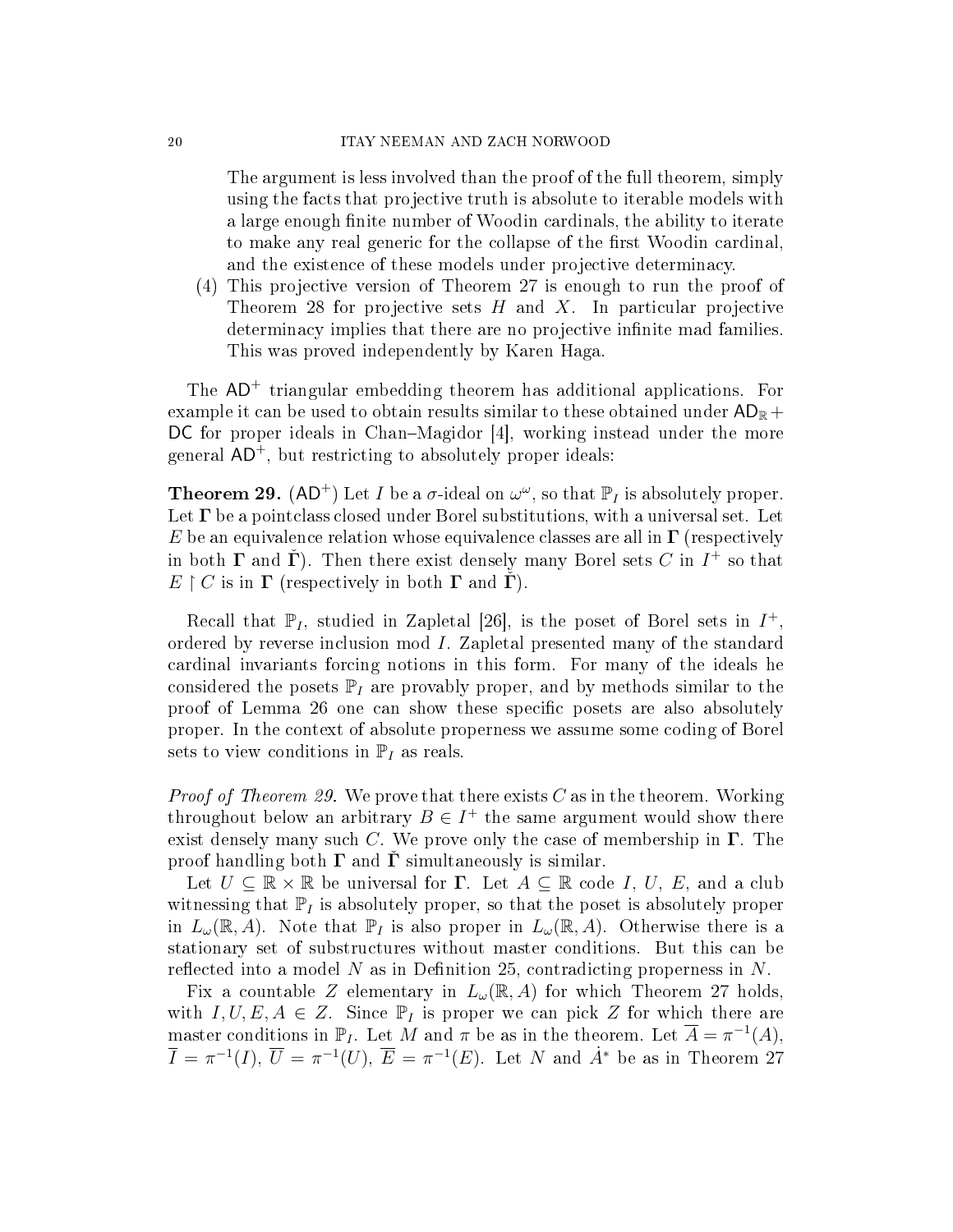for the forcing  $\mathbb{P}^M_{\overline{I}}$  $\frac{M}{I}$ . Let  $\dot{U}^*$  name the set coded by  $\dot{A}^*$  in the way U is coded by A, and similarly with  $\dot{E}^*$ .

Recall from [26, Proposition 2.1.2] that if G is  $\mathbb{P}^M_{\overline{I}}$  $\frac{M}{I}$  generic over  $N$  then  $\bigcap G$ is a singleton real. Let  $\dot{x}$  name this real. The E-equivalence class of  $\dot{x}[G]$  is in  $\Gamma$ . By universality it is equal to the section  $U_y$  for some real y. Using the elementarity given by Theorem 27 it follows that there is a name  $\dot{y} \in N$  so that over N the  $\dot{E}^*$ -equivalence class of x is forced to be equal to the section  $\dot{U}_{\dot{y}}^*$ . Again by the theorem, for any generic  $G,$  the  $E$ -equivalence class of  $\dot{x}[G]$ is then equal to  $U_{\dot{y}[G]}$ .

Let  $C = \{ \dot{x}[G] : G \text{ is } \mathbb{P}^M_{\overline{I}} \}$  $\frac{M}{I}$ -generic over  $N$ }. Since  $N$  is countable,  $C$  is nonempty. In fact since there is a master condition for Z in  $\mathbb{P}_I$ ,  $C \in I^+$ , see the proof of [26, Proposition 2.2.2]. Each  $x \in C$  uniquely determines the generic which induces it, denoted  $G_x$ , through the condition that  $B \in G_x$  iff  $B \in \mathbb{P}^M_{\overline{I}}$  $\frac{M}{I} \wedge x \in B$ .

We claim that  $E \restriction C$  is in  $\Gamma$ . To see this, note simply that for any  $x_1, x_2 \in C$ ,  $x_1 E x_2$  iff  $x_2 \in U_{\dot{y}[G_{x_1}]}$  iff  $\langle \dot{y}[G_{x_1}], x_2 \rangle \in U$ . The condition on the right is in  $\Gamma$ using closure under Borel substitutions since  $N$  is countable.

The rest of the section is dedicated to the proof of the triangular embedding theorems. We derive both versions from the same lemma.

- Call  $\langle Q, \Sigma, \delta \rangle$  a germ which captures  $F \subseteq \mathbb{R}$  just in case that:
- $(1)$  Q is a model of a large enough fragment of ZFC with infinitely many Woodin cardinals, whose supremum is  $\delta$ .
- (2)  $\Sigma$  is an  $\omega_1 + 1$  iteration strategy for Q.
- (3) (Condensation) If  $\mathcal T$  is an iteration tree by  $\Sigma$ , and  $\pi: N \to N^*$  is an elementary embedding, with  $N, N^*$  transitive models of enough of ZFC and  $\mathcal{T} \in \text{range}(\pi)$ , then  $\pi^{-1}(\mathcal{T})$  is according to  $\Sigma$ .
- (4) (Capturing) For every iteration map  $j: Q \to Q^*$  by  $\Sigma$ , there is a Coll $(\omega, j(\delta))$ -name  $\dot{F}^* \in Q^*$ , so that for every generic H for Coll $(\omega, j(\delta))$ over  $Q^*$ , every  $\eta < j(\delta)$ , and every  $x \in Q^*[H \restriction \eta]$ ,  $x \in F^*[H]$  iff  $x \in F$ .

Condition (3) typically holds for uniquely iterable fine structural models. In particular it holds for  $Q = M^{\sharp}_{\omega}$ , the minimal model for the sharp of  $\omega$  Woodin cardinals, and its unique iteration strategy.

Let  $j: Q \to Q^*$  be according to  $\Sigma$ . Let H be generic over  $Q^*$  for Coll $(\omega, \langle$  $j(\delta)$ ). The **derived model** of  $Q^*$  using H is  $L_{\alpha}(\mathbb{R}^*, F^*)$  where  $\alpha = Q^* \cap \text{On}$ ,  $\mathbb{R}^*$  consists of the reals in the extensions of  $Q^*$  by strict initial segments of  $H,$ and  $F^* = F \cap \mathbb{R}^*$ . We refer to  $\mathbb{R}^*$  as the **derived reals**. By the capturing condition,  $F^*$  belongs to  $Q^*[H]$ , and in fact there is a name in  $Q^*$  which produces the right  $F^*$  independently of  $H$ .

By a composed  $\Sigma$ -iteration of Q with direct limit  $j: Q \to Q^*$  we mean a sequence of embeddings  $j_n: Q_n \to Q_{n+1}$  so that  $Q_0 = Q$ , each  $j_n$  is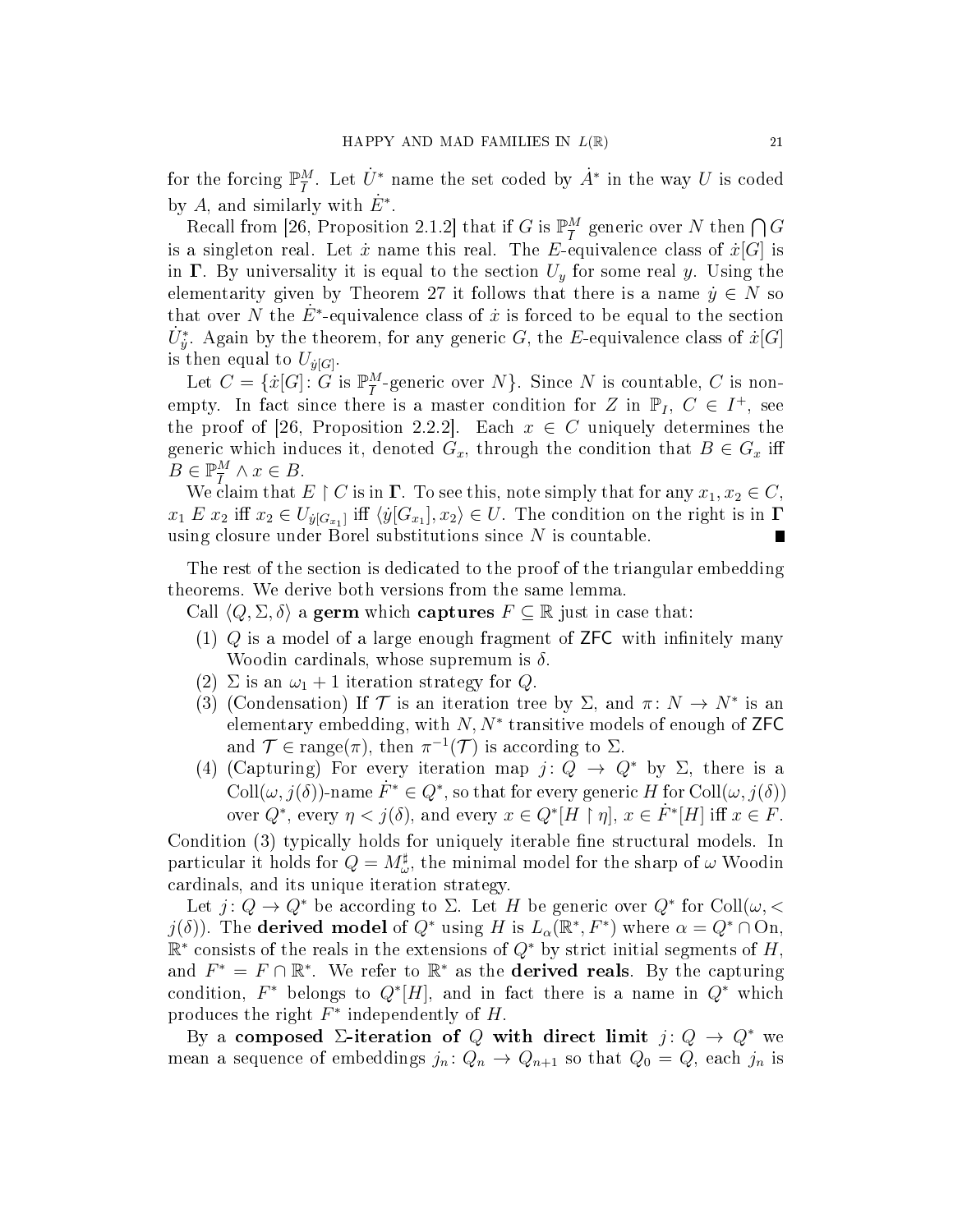the embedding of a countable iteration tree  $\mathcal{T}_n$  on  $Q_n$  with final model  $Q_{n+1}$ , for each n the composition of the trees  $\mathcal{T}_0, \ldots, \mathcal{T}_n$  is according to  $\Sigma, Q^*$  is the direct limit of the models  $Q_n$ , and j is the direct limit embedding. We write  $j_{n,m}: Q_n \to Q_m$  for the composed embeddings, and  $j_{n,\infty}: Q_n \to Q^*$  for the direct limit embedding from  $Q_n$ .

If the sequence of trees belongs to V then the composition of all  $\omega$  trees is by  $\Sigma$ , and hence  $j: Q \to Q^*$  is itself an iteration embedding by  $\Sigma$ . But we will use the definition in models which do not know enough of  $\Sigma$  to recognize the entire sequence as an iteration by  $\Sigma$ .

**Lemma 30** (by Neeman–Zapletal [16]). Let N be a countable transitive model of a large enough fragment of  $\mathsf{ZFC}$ . Let  $\mathbb P$  be a proper (or reasonable) poset in N. Let  $\langle Q, \Sigma, \delta \rangle$  be a germ. Suppose that  $Q \in N$  and that the restriction of  $\Sigma$  to trees of length  $\leq |\mathbb{P}|^+$  in N belongs to N. Let G be P-generic over N. Then there exists a composed  $\Sigma$ -iteration  $\langle j_n : n < \omega \rangle$  of Q with direct limit  $j: Q \to Q^*$  so that both  $\mathbb{R}^N$  and  $\mathbb{R}^{N[G]}$  can be realized as the derived reals of derived models of  $Q^*$ . Moreover such  $\langle j_n : n < \omega \rangle$  can be found inside any forcing extension of  $N[G]$  by  $\mathrm{Coll}(\omega,\mathbb R^N)\times\mathrm{Coll}(\omega,\mathbb R^{N[G]}),$  the finite restrictions of the sequence belong to  $N$ , and the sequence of critical points of the maps  $j_{n,\infty}$  is increasing and cofinal in  $j(\delta)$ .

*Proof.* This follows by the construction in Section 2 of Neeman–Zapletal [16], building iterates of the model Q of the current lemma using the iteration strategy  $\Sigma$ , and working over the model N of the current lemma rather than V. We only note that the use of unique iterability in Lemma 3 of  $|16|$  is replaced here by a use of the condensation assumption on  $\Sigma$ , which implies condensation in N for the restriction of  $\Sigma$  to trees in N.

Proof of Theorem 22. Fix the relevant objects. It is enough to prove for every  $\beta \in M \cap \Omega$ , every  $\vec{\gamma} \in \beta^{<\omega}$ , every  $\vec{y} \in (M[G] \cap \mathbb{R})^{<\omega}$ , and every formula  $\phi$ , that  $L_{\beta}(\mathbb{R}^{M[G]}) \models \phi(\vec{\gamma}, \vec{y})$  iff  $L_{\pi(\beta)}(\mathbb{R}) \models \phi(\pi(\vec{\gamma}), \vec{y})$ . Since every element of  $L(\mathbb{R})$  is definable from ordinals and reals, one can then set  $\widehat{\pi}$  to map elements definable from  $\vec{\gamma}, \vec{y}$  in  $L_{\beta}(\mathbb{R})^{M[G]}$  to elements definable in the same way from  $\pi(\vec{\gamma}), \vec{y}$  in  $L_{\pi(\beta)}(\mathbb{R})$ , define the horizontal embedding  $k: L(\mathbb{R})^M \to L(\mathbb{R})^{M[G]}$ to map elements definable from  $\vec{\gamma}, \vec{y}$  in  $L_{\beta}(\mathbb{R})^M$  to elements definable in the same way from  $\vec{\gamma}$ ,  $\vec{y}$  in  $L_{\beta}(\mathbb{R})^{M[G]}$ , and verify that the two embeddings, which obviously commute with  $\pi$ , are elementary.

Fix  $\beta$ ,  $\vec{\gamma}$ ,  $\vec{y}$ , and  $\phi$ . Suppose that  $L_{\beta}(\mathbb{R}^{M[G]}) \models \phi(\vec{\gamma}, \vec{y})$ . We prove that  $L_{\pi(\beta)}(\mathbb{R}) \models \phi(\pi(\vec{\gamma}), \vec{y}).$ 

The large cardinal assumption we use is the existence of  $M^{\sharp}_{\omega}$ , and its  $|\pi(\mathbb{P})|^{+}$ + 1-iterability. Let  $Q = M^{\sharp}_{\omega}$ , let  $\delta$  be the supremum of the Woodin cardinals of Q, and let  $\Sigma$  be the unique iteration strategy for Q. Then  $\langle Q, \Sigma, \delta \rangle$  is a germ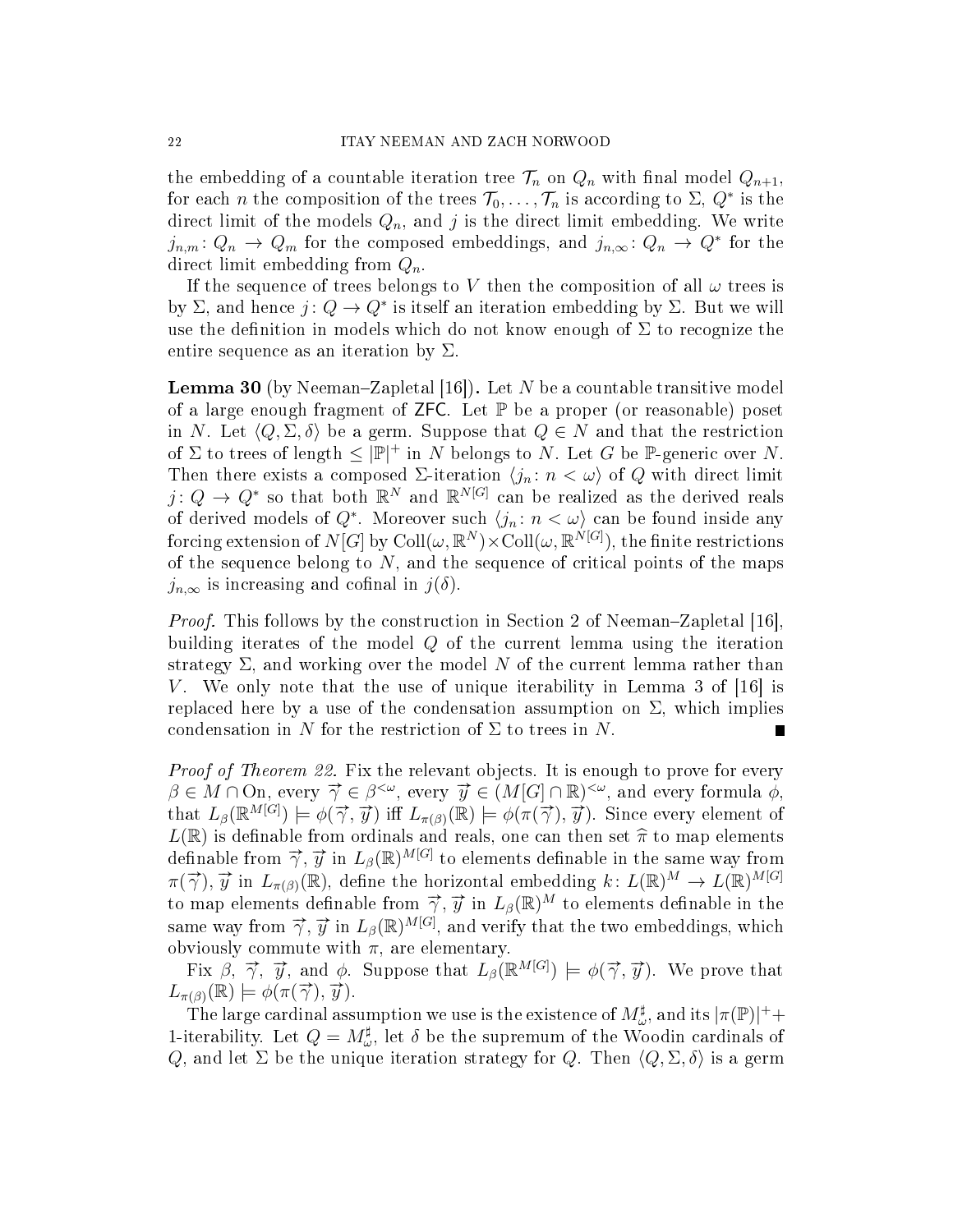(capturing, for example, the empty set). By the elementarity of  $\pi$ , Q belongs to M, and so does the restriction of  $\Sigma$  to trees of length  $\leq |\mathbb{P}|^+$  in M.

Let  $j_n: Q_n \to Q_{n+1}$  and  $j: Q \to Q^*$  be given by Lemma 30 applied with  $N = M$ . Let  $Q^{**}$  be obtained by iterating the sharp of  $Q^*$  past  $\beta$ .  $Q^*$  does not belong to M, but it belongs to  $M[G][h]$  for some generic h for  $\text{Coll}(\omega, \mathbb{R}^M) \times$ Coll $(\omega, \mathbb{R}^M[G])$  over  $M[G]$ .  $Q^{**}$  then also belongs to  $M[G][h]$ . Let  $j_{n,m},\dot{Q}_n$ ,  $\dot{Q}^*, \, \dot{Q}^{**},$  and  $\dot{j}_{n,\infty}$  in M name the corresponding objects in  $M[G][h].$ 

Fix H witnessing that  $\mathbb{R}^{M[G]}$  can be realized as the derived reals of  $Q^{**}$ . Let  $\eta < j_{0,\infty}(\delta)$  be large enough that  $\vec{y}$  belongs to  $Q^{**}[H \restriction \eta]$ . Fix a name  $\vec{u} \in Q^{**}$ so that  $\dot{u}[H \restriction \eta] = \vec{y}$ . Using the symmetry of the collapse we can assume that it is outright forced in Coll $(\omega, j_{0,\infty}(\delta))$  over  $Q^{**}$  that  $L_{\beta}(\mathbb{R}) \models \phi(\vec{\gamma}, \dot{u})$ , where R˙ names the derived reals.

Let m be large enough that the critical point of  $j_{m,\infty}$  is above  $(2^n)^{Q^{**}}$ . The statements above all hold in  $M[G][h]$ , and  $Q_m$ ,  $j_{0,m}$  belong to M. Let  $q \in G*h$ force these statements, and force the values of  $Q_m$  and  $j_{0,m}$ .

We now apply  $\pi$  to shift the statements from M to  $V_{\theta}$ . Let  $G' * h'$  be generic for  $\pi(\mathbb{P}) * (\mathrm{Coll}(\omega, \mathbb{R}) \times \mathrm{Coll}(\omega, \mathbb{R}^{V[\dot{G}]}))$  over V, below  $\pi(q)$ . Let  $Q' =$  $\pi(\dot{Q}^{**})[G'][h'], Q'_n = \pi(\dot{Q}_n)[G'][h'], j'_{0,n} = \pi(j_{0,n})[G'][h'], j'_{n,\infty} = \pi(j_{n,\infty})[G'][h'].$ Note that  $Q'_m = Q_m$ ,  $j'_{0,m} = j_{0,m}$ , and the critical point of  $j'_{m,\infty}$  is above  $(2^n)^{Q'}$ , because  $G'*h'$  is below q. In particular  $H \restriction \eta$  is generic for  $\text{Coll}(\omega, \eta)$  over  $Q'$ .

Using the elementarity of  $\pi$ , and since  $\mathbb{R}^M$  can be realized as the derived reals of  $Q^{**}$ ,  $\mathbb{R} = \mathbb{R}^{V_{\theta}}$  can be realized as the derived reals of  $Q'$ . Let E be generic witnessing this. Since  $H \restriction \eta$  can be coded by an element of  $\mathbb{R}^V$ , it belongs to the derived model of  $Q'$  using E. By standard arguments E can then be rearranged to get  $E \restriction \eta = H \restriction \eta$  without changing the derived reals. Then  $\dot{u}[E] = \vec{y}$ . By the elementarity of  $\pi$ , it is forced in Coll $(\omega, j'_{0,\infty}(\delta))$ over Q' that  $L_{\pi(\beta)}(\mathbb{R}) \models \phi(\pi(\vec{\gamma}), \vec{u})$ . Interpreting this using E it follows that  $L_{\pi(\beta)}(\mathbb{R}) \models \phi(\pi(\overrightarrow{\gamma}), \overrightarrow{y}).$ Г

To prove Theorem 27 we need the following fact from inner model theory.

Fact. (AD<sup>+</sup>) Every true  $\Sigma_1^2$  statement has a witness F which is captured by a germ.

*Proof sketch.* Let  $\phi$  have only bounded quantifiers, and suppose that ( $\exists F \subseteq$  $\mathbb{R})\phi(F,\mathbb{R},\mathbb{N})$  is true. By Woodin's basis theorem for  $\Sigma^2_1$ , see Steel [21, Theorem 9.10], there is then a witness F which belongs to  $\mathbf{\Delta}_0 = \mathbf{\Gamma}_0 \cap \check{\mathbf{\Gamma}}_0$ , for a pointclass  $\Gamma_0$  which is good in the sense of Steel [22, Definition 3.1]. Among other things this means that there is a universal set U for  $\Gamma_0$ , and a  $\Gamma_0$  scale on this set. Since U is universal, there is a real z so that  $F = U_z$ .

These facts themselves can be witnessed using  $\Gamma_0$  and U which belong to  $\Delta_1 = \Gamma_1 \cap \check{\Gamma}_1$  for a good  $\Gamma_1$ , so that  $\Gamma_0 \subseteq \Delta_1$ , and similarly we can further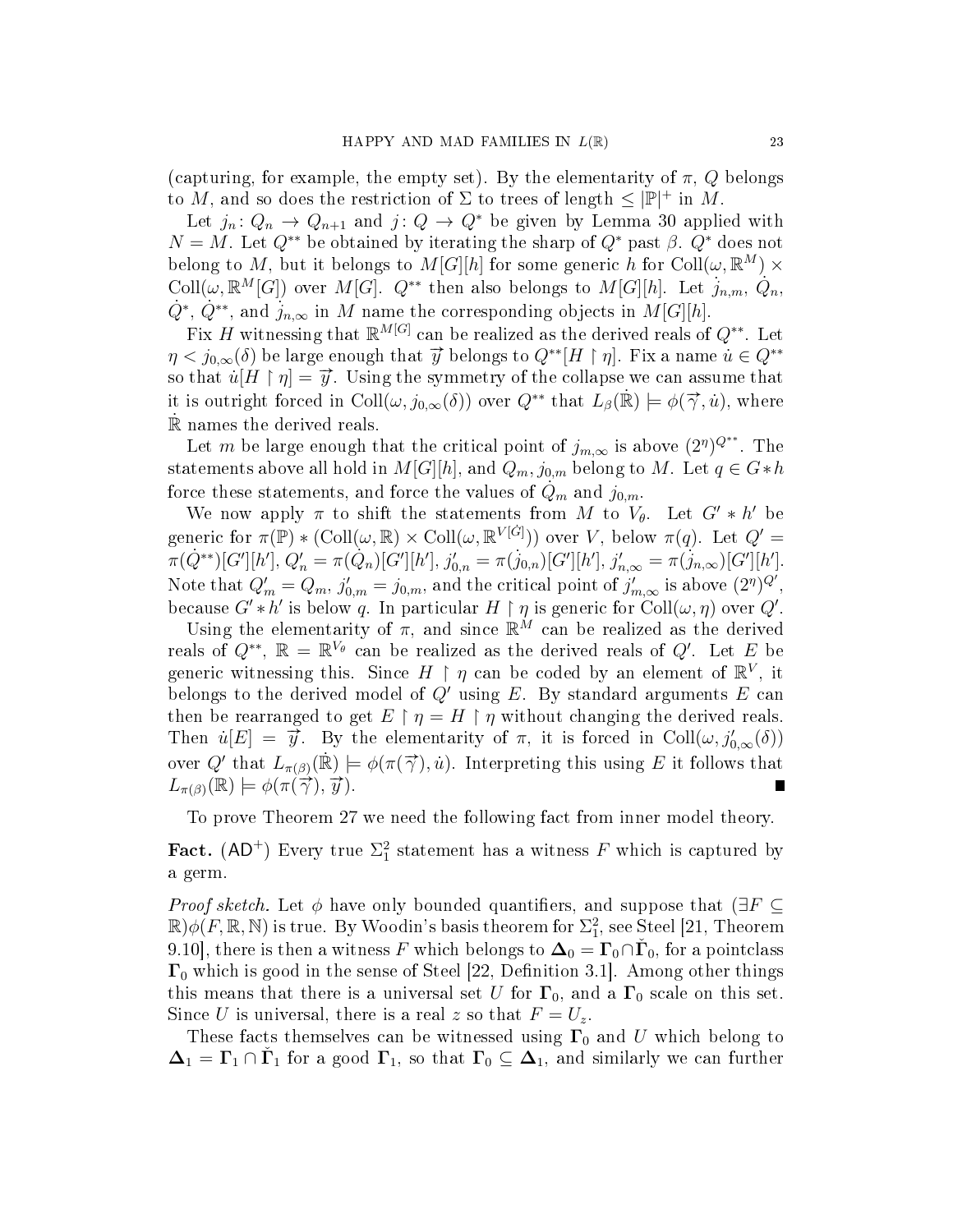arrange to have a good  $\Gamma_2$  so that  $\Gamma_1 \subseteq \Delta_2 = \Gamma_2 \cap \check{\Gamma}_2$ . By [22, Lemma 3.13] there is then a coarse  $\Gamma_0$ -Woodin mouse P, with  $z \in P$ , and an iteration strategy  $\Sigma_P$  for P so that all iterates  $P^*$  of P by  $\Sigma_P$  are themselves  $\Gamma_0$ -Woodin structures. This means that the ordinal height of  $P^*$  is a Woodin cardinal in  $L(P^* \cup \{T, P^*\})$ , where T is the tree of a  $\Gamma_0$  scale on U, see [22, Definition 3.11, Theorem 3.4]. Moreover the proof is such that  $P$  is not  $\Gamma_1$ -Woodin, and  $\Sigma_P$  is the unique strategy which correctly moves witnesses for this. This in particular gives branch condensation for  $\Sigma_P$ , a property similar to our condensation condition above but holding for more general hulls.

Now by an argument similar to the proof of Sargsyan-Steel [18, Lemma 2.5], there exists a  $(P, \Sigma_P)$  mouse Q satisfying an arbitrarily large finite fragment of **ZFC**, with  $\omega$  Woodin cardinals. In particular this means that a real coding P belongs to Q, Q is closed under  $\Sigma_P$  and has a predicate for  $\Sigma_P$ , and Q is iterable by a strategy  $\Sigma$  which moves  $\Sigma_P$  correctly. This last property determines  $\Sigma$ uniquely, and implies that  $\Sigma$  has our condensation property. The argument for obtaining Q and  $\Sigma$  is similar to the construction of fine structure uniquely iterable models with infinitely many Woodin cardinals under AD, but replacing closure under ordinary constructibility with closure under constructibility and  $\Sigma_P$ . The branch condensation properties of  $\Sigma_P$  are used to see this hierarchy has condensation properties similar to the hierarchy of constructibility.

Let  $\delta$  be the supremum of the Woodin cardinals of Q. It remains to prove that  $\langle Q, \Sigma, \delta \rangle$  captures F. Fix an iteration map  $j : Q \to Q^*$  by  $\Sigma$ . Recall that  $P \in Q^*$  is  $\Gamma_0$ -Woodin, U is a universal set for  $\Gamma_0$ , z is a real so that  $F = U_z$ , and T is a  $\Gamma_0$  scale on U. The iteration strategy  $\Sigma_P$  is moved correctly by j, and in particular  $Q^*$  is closed under  $\Sigma_P$  and has a predicate for  $\Sigma_P$ . Working in  $Q^*$ , let  $\sigma: P \to P^*$  be an iteration of P by  $\Sigma_P$  to reach a model  $L(P^* \cup \{P^*, T\})$  so that every real generic for  $Coll(\omega, \eta)$  over  $Q^*$  for  $\eta < j(\delta)$ is generic for Woodin's extender algebra at  $P^* \cap \Omega$  over  $L(P^* \cup \{P^*, T\})$ . This is a variant of Woodin's second genericity iteration used in [16,  $\S 2$ ], but working with many names for reals simultaneously. The named reals can be made generic for Woodin's extender algebra because (for any iterate  $P^*$ ), the ordinal height of  $P^*$  is Woodin in  $L(P^* \cup \{P^*, T\})$ .

Let A be a maximal antichain of conditions in Woodin's extender algebra in  $L(P^* \cup \{P^*, T\})$  which force the generic real to belong to  $p[T]_z$ . Note  $A \in L(P^* \cup \{P^*, T\})$ . Using the  $P^* \cap \text{On-chain condition for the extenter}$ algebra, A is bounded in  $P^* \cap \text{On.}$  In particular  $A \in P^*$ , and hence  $A \in Q^*$ . Recall that conditions in A are identities in an infinitary language, and if x is generic for the extender algebra then the generic induced by  $x$ , call it  $W_x$ , consists of the identities satisfied by x. Now for any real x in a generic extension of  $Q^*$  by Coll $(\omega, \eta)$  for  $\eta < j(\delta)$  we have  $x \in F$  iff  $x \in p[T]_z$  iff  $(\exists a \in A)a \in W_x$  iff x satisfies an identity  $a \in A$ . Letting  $\dot{F}^* \in Q^*$  be a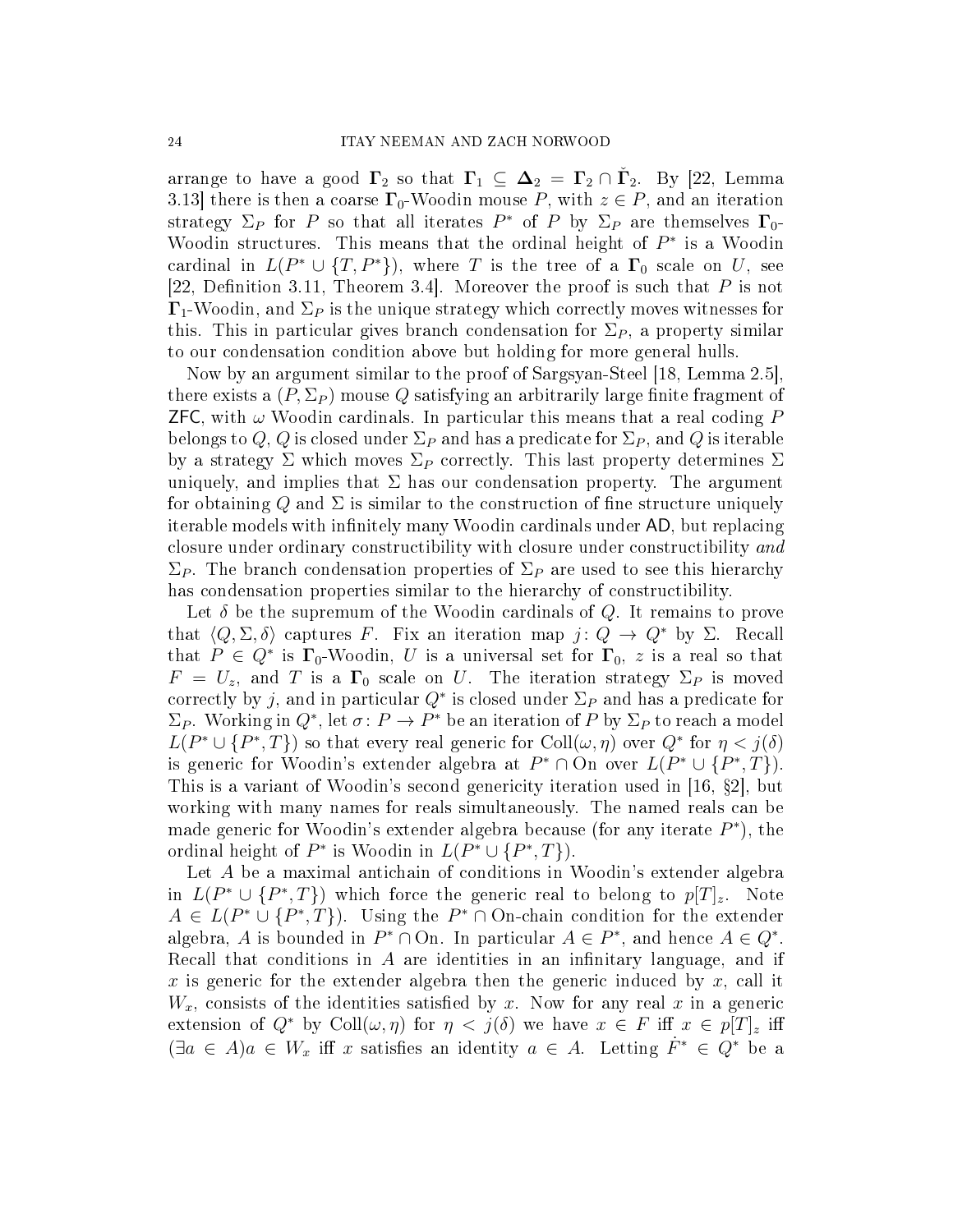$\text{Coll}(\omega, j(\delta))$ -name for the set of reals in small extensions of  $Q^*$  which satisfy an identity in A, it follows that  $\langle Q, \Sigma, \delta \rangle$  captures F. П

*Proof of Theorem 27.* Given  $A \subseteq \mathbb{R}$  and a prewellorder  $\preceq$  on  $\mathbb{R}$  of ordertype  $\alpha$ , let  $\psi_{A, \prec}: \mathbb{R} \to L_{\alpha}(\mathbb{R}, A)$  be a standard surjection defined uniformly in A and  $\preceq$ . This can be done since every element of  $L_{\alpha}(\mathbb{R}, A)$  is definable in the structure from reals and ordinals below  $\alpha$ . Let  $T_{A, \prec}$  be the truth predicate for  $L_{\alpha}(\mathbb{R}, A)$  in the codes, meaning that  $\langle n, x_0, \ldots, x_i \rangle \in T_{A, \preceq}$  iff the *n*th formula in a standard enumeration holds of  $\psi_{A,\preceq}(x_0), \ldots, \psi_{A,\preceq}(x_i)$  in  $L_{\alpha}(\mathbb{R}, A)$ . Given a function  $e: L_{\alpha}(\mathbb{R}, A)^{<\omega} \to L_{\alpha}(\mathbb{R}, A)$  let  $e_{A, \preceq} = \{ \langle x_0, \ldots, x_i, y \rangle : \psi_{A, \preceq}(y) =$  $e(\psi_{A,\prec}(x_0),\ldots,\psi_{A,\prec}(x_i))\}.$ 

If Theorem 27 fails then there exists  $\alpha < \Theta$ ,  $A \subseteq \mathbb{R}$ , and a function  $e\colon L_\alpha(\mathbb{R},A)^{<\omega}\to L_\alpha(\mathbb{R},A),$  so that the conclusion of the theorem fails for every Z which is closed under e, and every such Z is elementary in  $L_{\alpha}(\mathbb{R}, A)$ . Using the coding in the previous paragraph this can be expressed as a  $\Sigma_1^2$  statement, quantifying over  $\preceq$  and  $e_{A,\preceq}$  instead of  $\alpha$  and  $e$ . By Woodin's  $\Sigma^2_1$  basis theorem, if the theorem fails then there are witnesses  $A, \preceq, e_{A, \preceq}$  as above in a good pointclass, and in particular in a pointclass satisfying uniformization. So there exists  $\widehat{e}_{A, \preceq} : \mathbb{R}^{\leq \omega} \to \mathbb{R}$  uniformizing  $e_{A, \preceq}$  in its last coordinate. For  $x_0, \ldots, x_i \in \mathbb{R}$ <br>then  $\widehat{e}_{A, \omega}(x_1, \ldots, x_i)$  is an element of  $\mathbb{R}$  and we view it as a function from  $\omega$ then  $\widehat{e}_{A,\preceq}(x_0,\ldots,x_i)$  is an element of R, and we view it as a function from  $\omega$ to  $\omega$ . Let  $\hat{e}_{A, \preceq}^r$  be the relation  $\{\langle x_0, \ldots, x_i, n, k \rangle : \hat{e}_{A, \preceq}(x_0, \ldots, x_i)(n) = k\}.$ <br>Suppose for contradiction that Theorem 27 fails. By the previous fact f

Suppose for contradiction that Theorem 27 fails. By the previous fact from inner model theory, we can find a germ  $\langle Q, \Sigma, \delta \rangle$  capturing a set F that codes  $A, \preceq$ , and  $\widehat{e}_{A, \preceq}^r$  witnessing the failure in the sense of the previous paragraph, and codes the truth predicate  $T_{A,\prec}$ .

Let  $N = L_{\theta}(u)[\Sigma]$  where u is a real coding Q and  $\theta$  is least so that  $N \models$  **ZFC**. By  $L_{\theta}(u)[\Sigma]$  we mean the model obtained by constructing over u relative to the predicate  $\{\langle \mathcal{T}, \xi \rangle : \mathcal{T}$  is by  $\Sigma$  and  $\xi$  belongs to cofinal branch through  $\mathcal{T}$ given by  $\Sigma$ . Note  $\theta < \omega_1$  since  $\omega_1$  is measurable under AD. N is a model of choice, closed under  $\Sigma$ , and the restrictions of  $\Sigma$  to strict initial segments of N are in N.

Let  $\alpha$  be the ordertype of  $\preceq$ , and let  $e: L_{\alpha}(\mathbb{R}, A)^{<\omega} \to L_{\alpha}(\mathbb{R}, A)$  be the function coded by  $\hat{e}_{A, \preceq}^r$ . Let  $Z = \psi_{A, \preceq}'' \mathbb{R} \cap N$ . We will prove that Z is closed under e and that the conclusion of Theorem 27 holds for  $Z$ , contradicting the fact that  $A, \preceq$ , and  $\hat{e}_{A, \preceq}^r$  form a counterexample to the theorem.<br>We will make several uses of Lemma 30. First, we use it to see

We will make several uses of Lemma 30. First, we use it to see that  $F \cap N$ belongs to N. By the lemma, with the trivial poset  $\mathbb{P}$ , inside every extension  $N[h]$  of N by Coll $(\omega, \mathbb{R})^N$  there is an iteration map  $j: Q \to Q^*$  by  $\Sigma$  so that  $\mathbb{R}^N$  can be realized as the derived reals of  $Q^*$ . Since  $\langle Q, \Sigma, \delta \rangle$  captures F it follows using the capturing condition that  $F \cap \mathbb{R}^N$  belongs to  $N[h]$ . This is true for all  $\tilde{h}$ , so  $F \cap \mathbb{R}^N \in N$ .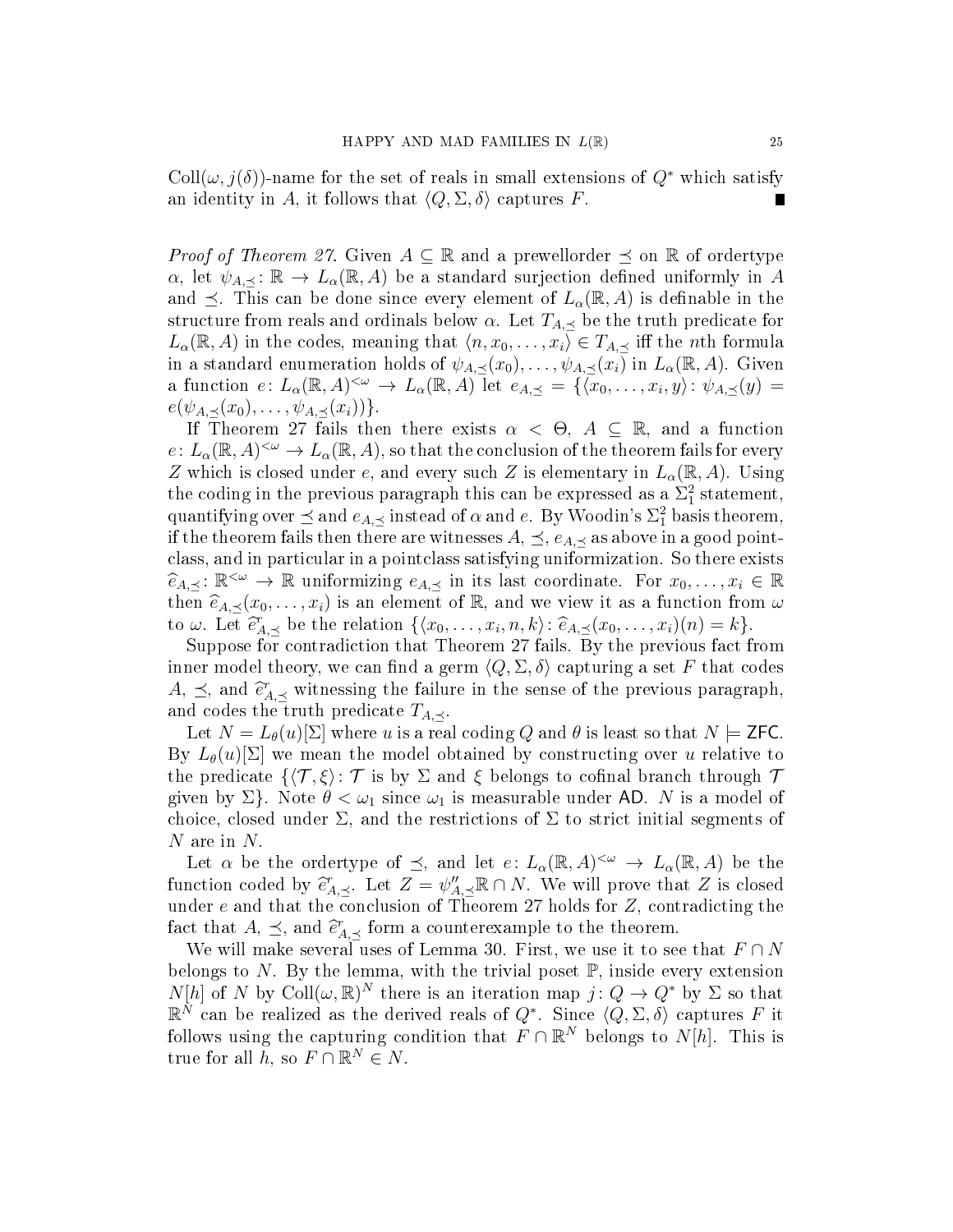It follows that  $\preceq \cap N$ ,  $A \cap N$ ,  $\hat{e}_{A,\preceq}^r \cap N$ , and  $T_{A,\preceq} \cap N$  all belong to N. From the membership of  $\widehat{e}_{A, \preceq}^r \cap N$  in N it follows that  $\mathbb{R}^N$  is closed under  $\widehat{e}_{A, \preceq}$ . This in turn implies that Z is closed under  $e$ . Let M be the transitive collapse of Z in turn implies that  $Z$  is closed under e. Let M be the transitive collapse of Z. M can be determined from  $T_{A,\prec} \cap N$ , and therefore belongs to N. In particular  $\mathbb{R} \cap Z = \mathbb{R} \cap M \subseteq \mathbb{R}^N$ . Without loss of generality we can assume the coding  $\psi_{A,\preceq}$  is such that for every real x,  $\psi_{A,\preceq}(\vec{0}^\frown x)$  is a code for x. Then since  $\mathbb{R}^{\vec{N}}$ is closed under prepending 0, it follows that  $\mathbb{R}^N \subseteq \mathbb{R} \cap M$ . So  $\mathbb{R}^N = \mathbb{R} \cap M$ .

Let  $\pi \colon M \to L_{\alpha}(\mathbb{R}, A)$  be the anticollapse embedding,  $\overline{A} = \pi^{-1}(A)$ , and  $\overline{\alpha} = M \cap \overline{\mathrm{On}}$ .  $\pi$  is elementary since  $Z = \text{range}(\pi)$  is closed under e. Let  $\mathbb{P}$ be absolutely proper in M. Then  $\pi(\mathbb{P})$  is absolutely proper in  $L_{\alpha}(\mathbb{R}, A)$ , and moreover a club witnessing this belongs to Z, hence in particular  $M\cap\mathbb{R}=N\cap\mathbb{R}$ belongs to this club. By definition it follows that  $\mathbb{P} = \pi(\mathbb{P}) \cap (\mathbb{R} \cap M)$  is proper in N. Similarly if  $\mathbb P$  is absolutely reasonable in M then it is reasonable in N.

Let G be P-generic over N. By Lemma 30, inside every extension of  $N[G]$  by  $\text{Coll}(\omega,\mathbb{R}^N)\times\text{Coll}(\omega,\mathbb{R}^{N[G]}),$  an iteration map  $j:Q\to Q^*$  by  $\Sigma$  so that both  $\mathbb{R}^N$  and  $\mathbb{R}^{N[G]}$  can be realized as the derived reals of  $Q^*$ . Arguing as above but over  $N[G]$  instead of N it follows that  $F \cap \mathbb{R}^{N[G]}$  belongs to  $N[G]$ . This in turn implies, again arguing as above, that  $\mathbb{R}^{N[G]}$  is closed under  $\hat{e}_{A,\preceq}$ , that  $Z^* := e^{\mathcal{N}'} \mathbb{R} \cap N[G]$  is elementary in  $L(\mathbb{R}^d)$  and that  $Z^* \cap \mathbb{R} = \mathbb{R}^{N[G]}$  Let  $Z^* := \psi''_{A, \preceq} \mathbb{R} \cap N[G]$  is elementary in  $L_\alpha(\mathbb{R}, A)$ , and that  $Z^* \cap \mathbb{R} = \mathbb{R}^{N[G]}$ . Let  $M^*$  be the transitive collapse of  $Z^*$ , and let  $\hat{\pi}$  be the anticollapse embedding.<br>By elementarity  $M^*$  has the form  $I$  ( $\mathbb{R}^{N[G]}$  4  $\cap \mathbb{R}^{N[G]}$ ) By elementarity  $M^*$  has the form  $L_{\nu}(\mathbb{R}^{N[G]}, A \cap \mathbb{R}^{N[G]})$ .

Note that  $Z^* \supseteq Z$  so we can define an elementary embedding  $k = \hat{\pi}^{-1} \circ M \to I$  ( $\mathbb{R}^{N[G]}$  4  $\cap \mathbb{R}^{N[G]}$ ) We claim that  $u = \overline{\alpha}$  and k is the identity on  $\pi \colon M \to L_{\nu}(\mathbb{R}^{N[G]}, A \cap \mathbb{R}^{N[G]})$ . We claim that  $\nu = \overline{\alpha}$  and k is the identity on ordinals. For both statements it is enough to show that  $Z^* \cap \text{On} \subseteq Z \cap \text{On}$ . Without loss of generality, through an appropriate choice of  $\psi_{A,\prec}$ , we can assume that  $Z \cap \Omega$  =  $\varphi'' \mathbb{R}^N$  and  $Z^* \cap \Omega$  =  $\varphi'' \mathbb{R}^{N[G]}$  where  $\varphi$  is the norm associated to  $\preceq$ . It is then enough to show that every real in N[G] has a  $\prec$ -equivalent real in N.

Fix H and  $H^*$  witnessing that  $\mathbb{R}^N$  and  $\mathbb{R}^N$  respectively can be realized as the derived reals of  $Q^*$ . Using the capturing condition, and since  $F$  codes  $\preceq$ , we have a name  $\dot{r} \in Q^*$  so that  $\dot{r}[E]$  is equal to the intersection of  $\preceq$  with the derived reals of  $Q^*$  using E, for every generic E for Coll $(\omega, \delta)$  over  $Q^*$ . Let  $\dot{\varphi}$  name the norm associated to  $\dot{r}$ . Fix  $x \in N[G]$  and let  $\mu = \dot{\varphi}[H^*](x)$ . Fix  $\eta < j(\delta)$  so that  $x \in Q^*[H^* \restriction \eta]$ , and a  $\text{Coll}(\omega, \eta)$ -name  $u \in Q^*$  so that  $u[H^* \restriction \eta] = x$ . Using the symmetry of the collapse we can assume it is outright forced in Coll $(\omega, j(\delta))$  that  $\dot{\varphi}(u) = \mu$ . Let  $y = \dot{u}[H] \in N$ . Since  $H \restriction \eta$  can be coded by a real in  $N \subseteq N[G]$ , it belongs to the derived model of  $Q^*$  by  $H^*$ . Using standard arguments one can then rearrange  $H^*$  to a generic  $E^*$  which produces the same derived reals as  $H^*$ , but with  $E^* \restriction \eta = H \restriction \eta$ . The former fact implies that  $\dot{r}[E^*] = \dot{r}[H^*]$  and hence  $\dot{\varphi}[E^*](x) = \dot{\varphi}[H^*](x) = \mu$ , while the latter implies that  $\dot{\varphi}[E^*](y) = \mu$ . Putting the two together it follows that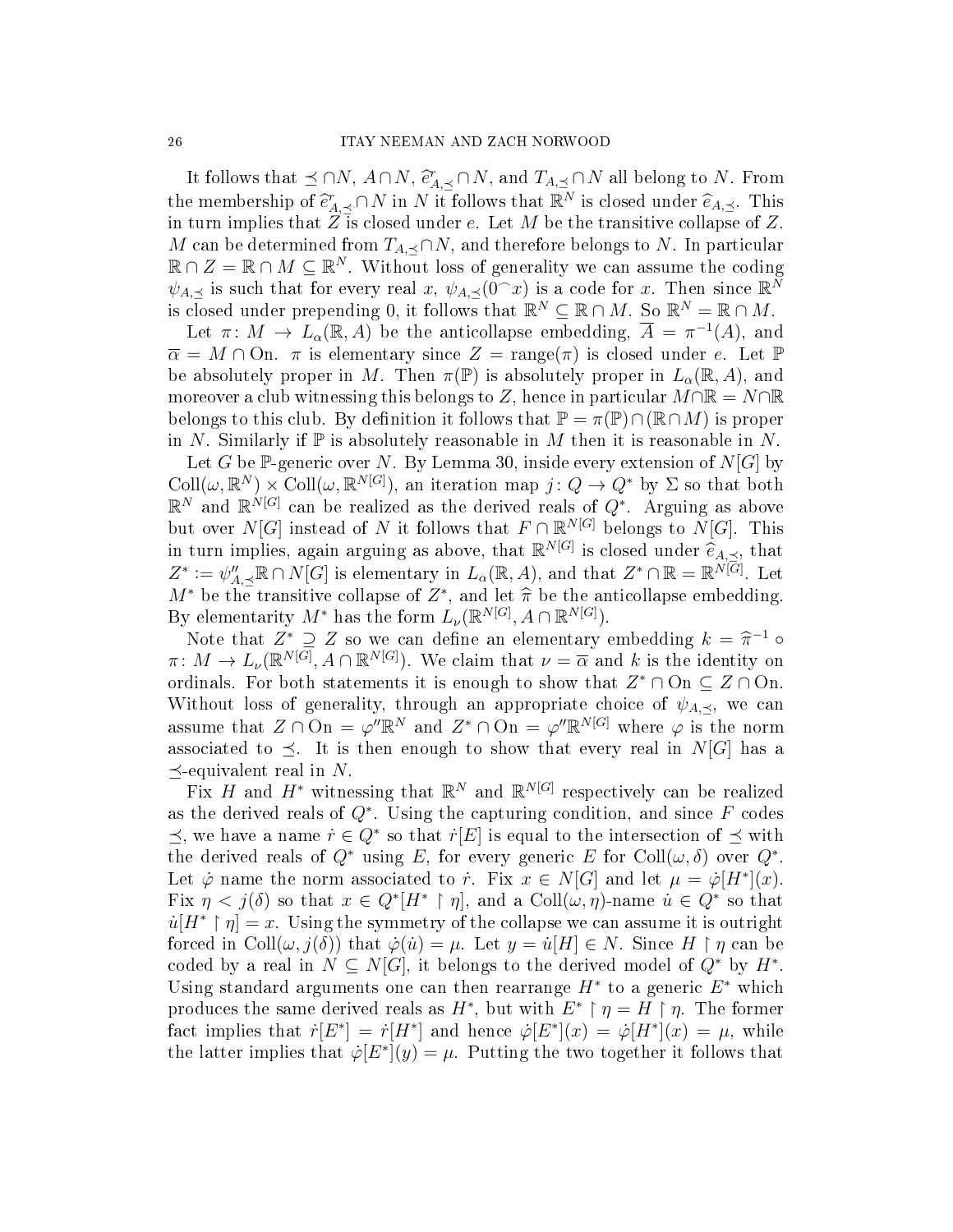x and y belong to the same  $\dot{r}[E^*]$ -equivalence class, and hence to the same  $\prec$ -equivalence class.

We now have the elementarity and agreement requirements of Theorem 27. It remains to find  $\dot{A}^* \in N$  so that for every P-generic  $G, \, \dot{A}^*[G] = A \cap \mathbb{R}^{N[G]}$ .

Let  $\delta_0$  be the first Woodin cardinal of Q. Working in N find an iteration  $\sigma: Q \to Q'$  of Q so that every real in any generic extension of N by P is generic over  $Q'$  for Woodin's extender algebra at  $\sigma(\delta_0)$ . This is a variant of Woodin's second genericity iteration used in  $[16, §2]$ , but working with all names for reals simultaneously. In  $N$ , the iteration terminates at some length  $<|\mathbb{P}\times U|^+$  where U is the set of canonical P-names for reals.

Using the capturing condition, and since F codes A, there is a name  $A' \in Q'$ so that for every generic E for Coll $(\omega, \sigma(\delta))$ , and any x added by a strict initial segment of E,  $x \in A$  iff  $x \in \dot{A}'[E]$ . Woodin's extender algebra at  $\sigma(\delta_0)$ is subsumed by Coll $(\omega, \sigma(\delta))$ . From this using the symmetry of the collapse it follows that there is an extender algebra name  $\dot{A}'' \in Q'$  so that for every generic g for the extender algebra,  $\dot{A}''[\tilde{g}] = A \cap Q'[\tilde{g}]$ . From every real generic for the extender algebra one can definably construct a generic filter  $g_x$  for the algebra so that  $x \in Q'[g_x]$ . Now, working in N, let  $A^*$  be a P-name for the set of reals x (in the extension by P) so that  $x \in \dot{A}''[g_x]$ . Then for every x in an extension  $N[G]$  of N by  $\mathbb{P}, x \in \dot{A}^*[G]$  iff  $x \in \dot{A}''[g_x]$  iff  $x \in A$ , with the last equivalence using the fact that by construction  $x$  is generic for the extender algebra over  $Q'$ .

#### 7. Open questions

Much remains open about how the existence of infinite mad families relates to the existence of other pathological sets of reals. Mathias's original conjecture is probably the most well known example.

**Question 1** (Mathias [14]). (In  $ZF+DC$ ) If every set has the Ramsey property, does it follow that there are no infinite mad families?

Theorem (Mathias [13]). If every set has the Ramsey property, then every filter is meager.

Question 2. If there are no infinite mad families, does it follow that every filter is meager?

**Question 3** (Törnquist  $[25]$ ). Does AD imply that there are no infinite mad families?

To establish Theorem 16 we needed  $\mathbb{P}_U$ , a poset that has the Mathias property even when there are no Ramsey ultrafilters.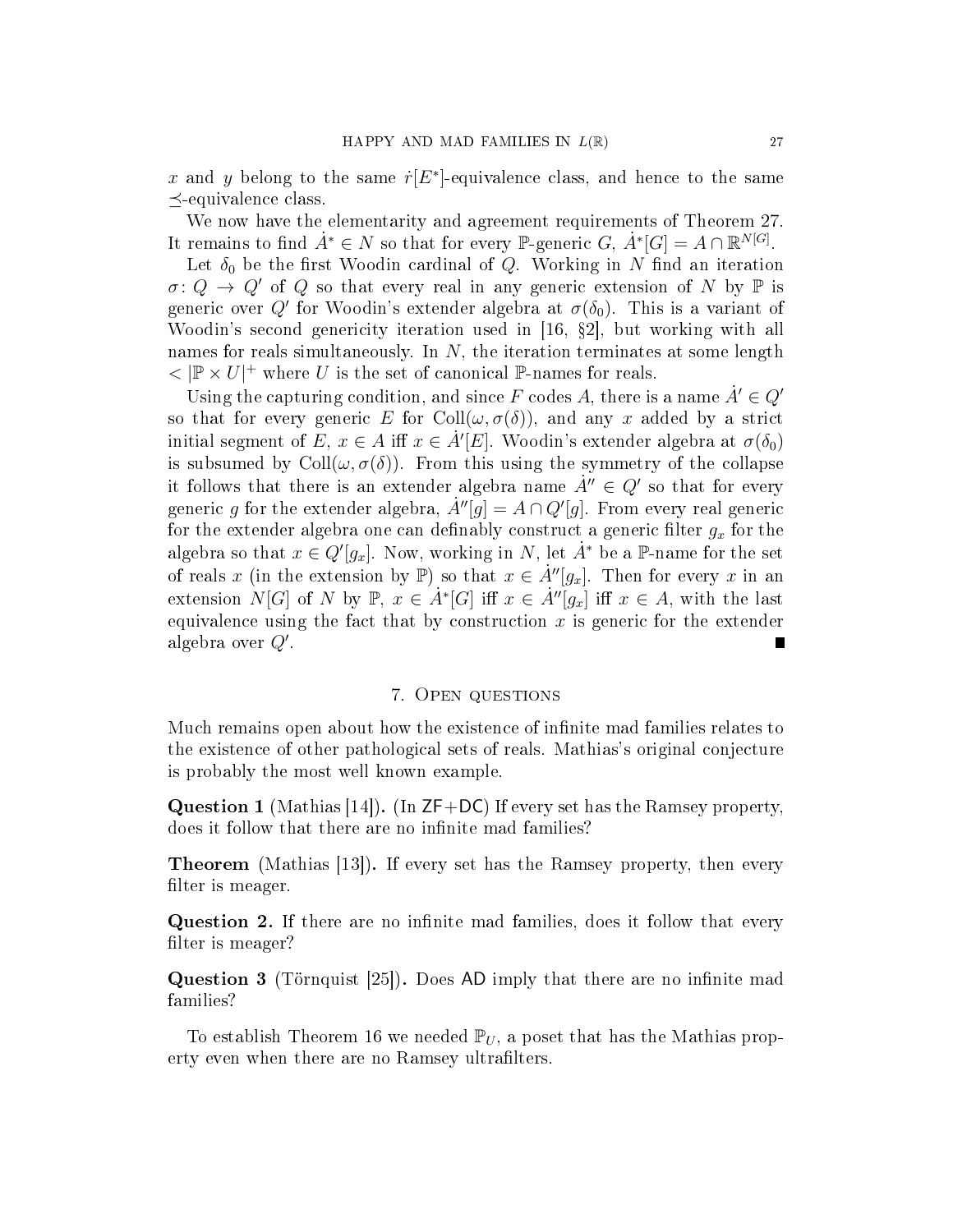**Question 4.** Is there a nontrivial definable (e.g. analytic) ccc forcing with the Mathias property?

Question 5. Is it consistent relative to ZFC alone that every set of reals in  $L(\mathbb{R})$  is H-Ramsey for every  $H \in L(\mathbb{R})$ ?

A positive answer to Question 5 would also answer the longstanding open question whether "every set has the Ramsey property" is consistent relative to **ZFC** alone. A negative answer might indicate something special about  $[\omega]^\omega$ , even among definable happy families.

There has been some further study of semiselective coideals since Farah's original paper.

**Theorem** (Di Prisco–Mijares–Uzcátegui [5]). Suppose that G is generic over V for the Levy collapse of a weakly compact cardinal. Then, in  $V[G]$ , every set  $X \subseteq [\omega]^\omega$  that belongs to  $L(\mathbb{R})$  is H-Ramsey for every semiselective coideal H.

**Question 6** (Di Prisco–Mijares–Uzcátegui). Is the weakly compact in the theorem necessary?

Many questions remain open about how the existence of infinite mad families relates to other weak choice principles. Here are two examples.

**Question 7.** Is it consistent with  $ZF+DC$  that there are infinite mad families but there is an almost-disjoint family that doesn't extend to a mad family?

Call a family  $A \subseteq [\omega]^\omega$  nearly mad if any two members of A are either almost equal (their symmetric difference is finite) or almost disjoint.

**Question 8.** Is it consistent with  $ZF + DC$  that infinite nearly mad families exist but infinite mad families do not?

## **REFERENCES**

- [1] Tomek Bartoszyński and Marion Scheepers, Filters and games, Proc. Amer. Math. Soc. 123 (1995), no. 8, 2529-2534. MR1249868
- [2] Andreas Blass, Combinatorial cardinal characteristics of the continuum, Handbook of set theory. Vols. 1, 2, 3, 2010, pp. 395-489. MR2768685
- [3] Andrés Eduardo Caicedo and Richard Ketchersid, A trichotomy theorem in natural models of  $AD^+$ , Set theory and its applications, 2011, pp. 227–258. MR2777751
- [4] William Chan and Menachem Magidor, When an equivalence relation with all borel classes will be borel somewhere?, To appear.
- [5] Carlos Di Prisco, José G. Mijares, and Carlos Uzcátegui, Ideal games and Ramsey sets, Proc. Amer. Math. Soc. 140 (2012), no. 7, 2255-2265. MR2898689
- [6] Todd Eisworth, *Selective ultrafilters and*  $\omega \to (\omega)^\omega$ , Proc. Amer. Math. Soc. 127 (1999), no. 10, 3067-3071. MR1600136
- [7] Ilijas Farah, Semiselective coideals, Mathematika  $45$  (1998), no. 1, 79–103. MR1644345